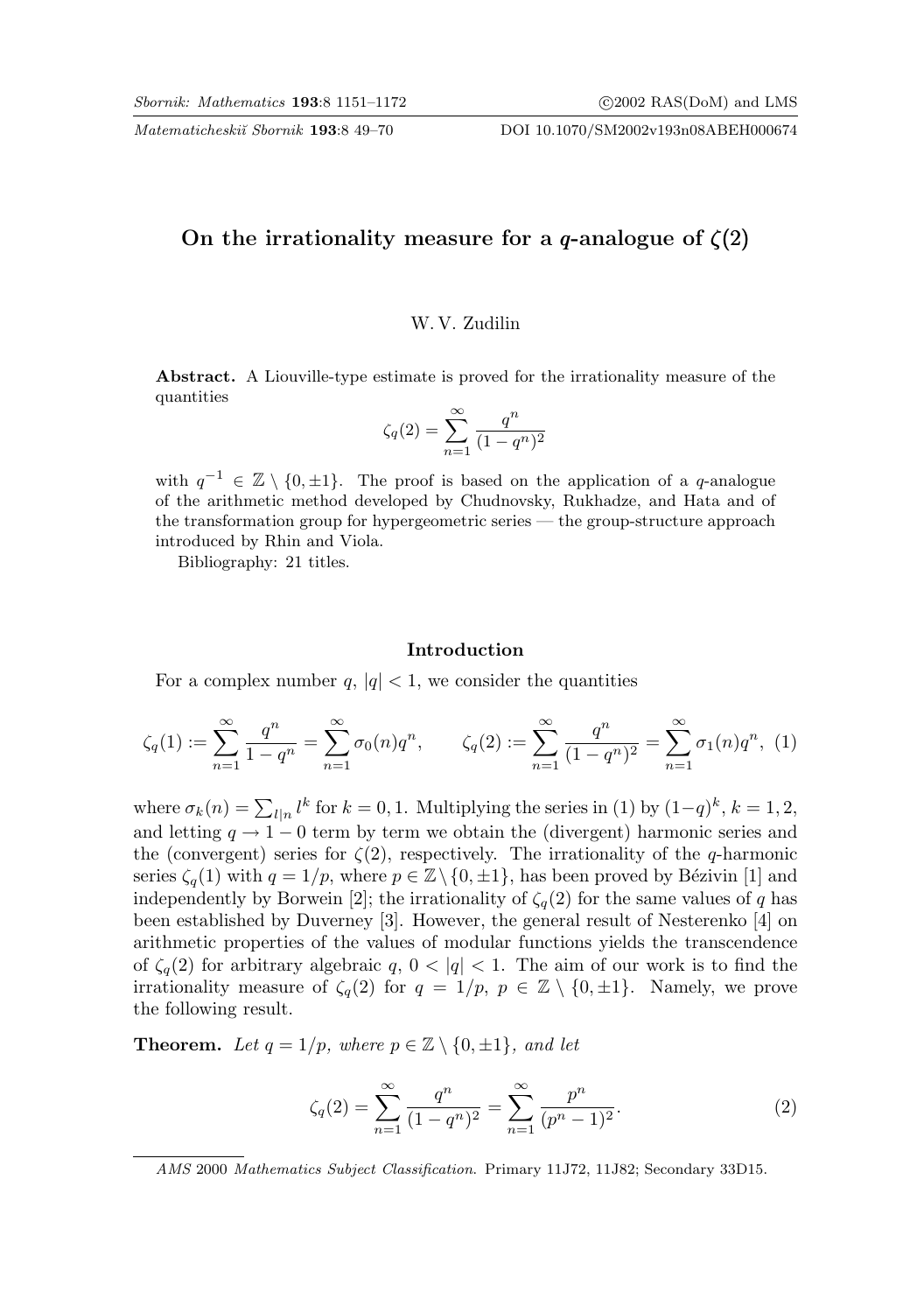Then  $\zeta_q(2)$  is an irrational number and the inequality

$$
\left|\zeta_q(2) - \frac{a}{b}\right| \leqslant |b|^{-4.07869375}
$$

has finitely many integer-valued solutions a and b.

We emphasize that Nesterenko's Theorem 2 in [5] yields the estimate

$$
\left|\zeta_q(2)-\frac{a}{b}\right|>|b|^{-\gamma\ln^9\max\{2,\ln|b|\}}
$$

for all  $a, b \in \mathbb{Z}$ , where  $\gamma$  depends only on  $q \in \mathbb{Q}$ ,  $0 < |q| < 1$ . Thus, the theorem we prove here provides a qualitative improvement of the characteristics of irrationality of the quantities (2) in the case when  $q^{-1} \in \mathbb{Z} \setminus \{0, \pm 1\}$ : it gives a Liouville-type estimate for the irrationality measure. Recall that the irrationality exponent of a real irrational number  $\alpha$  is defined by the relation

$$
\mu = \mu(\alpha) := \inf \{ c \in \mathbb{R} : \text{the inequality } |\alpha - a/b| \leqslant |b|^{-c} \text{ has}
$$
  
finitely many solutions in  $a, b \in \mathbb{Z} \};$ 

if  $\mu(\alpha) < +\infty$ , then  $\alpha$  is said to be of *Liouville type*. In this notation the statement of the theorem can be written in the form of the following inequality:

$$
\mu(\zeta_q(2)) \leqslant 4.07869374\ldots \,. \tag{3}
$$

The proof of the theorem below is based on a  $q$ -analogue of the method proposed by Rhin and Viola for sharpening the estimate of the irrationality measure of  $\zeta(2) = \pi^2/6$ ; namely, in [6] they prove the inequality  $\mu(\zeta(2)) \leq 5.44124250...$ which is the best result of this kind for  $\zeta(2)$  known to date. The above-mentioned method, the group-structure approach, has been developed further to the record value  $\mu(\zeta(3)) \leq 5.51389062...$  for the Apéry constant; the last result is also due to Rhin and Viola [7]. In this paper we demonstrate the potentials of the groupstructure approach for the solution of another number-theoretic problem: we adhere to the q-analogue of the general scheme of  $[6]$ ,  $[8]$ ,  $[9]$ . The main q-arithmetic ingredients for the application of the Rhin–Viola method are established in [10], [11]; we formulate them in  $\S 1$  to make our exposition self-contained. We prove the theorem in § 2–6 and present in § 7 a sequence of linear forms that is a q-analogue of Apéry's sequence [12] used for the proof of the irrationality of  $\zeta(2)$ ; of course, the sequence in §7 also ensures that  $\zeta_q(2)$  is irrational of Liouville type for  $q^{-1} \in \mathbb{Z} \setminus \{0, \pm 1\}.$ By these means we give an affirmative answer to Van Assche's question [13] on the proof of the irrationality of a q-extension of  $\zeta(2)$  "in the spirit of Apéry", although we do not interpret Apéry's q-sequence in terms of difference equations and/or orthogonal polynomials.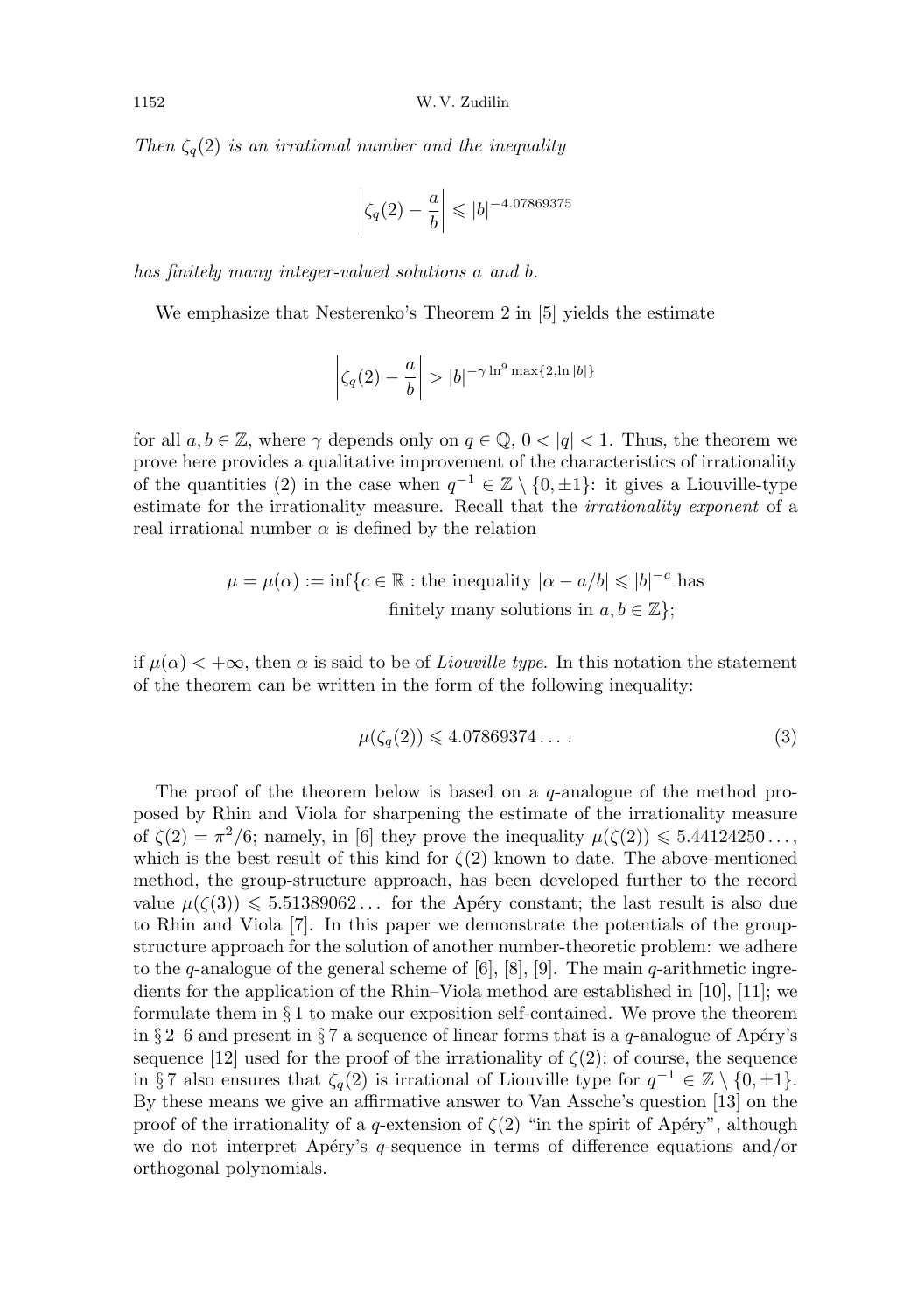## § 1. q-arithmetic

Recall the standard  $q$ -notation (see [14], Chapter 1):

$$
(a;q)_n := \prod_{\nu=1}^n (1 - aq^{\nu-1}), \qquad (a_1, a_2, \dots, a_m; q)_n := (a_1;q)_n (a_2;q)_n \cdots (a_m;q)_n,
$$

$$
\Gamma_q(t) := \frac{(q;q)_{\infty}}{(q^t;q)_{\infty}} (1-q)^{1-t}, \qquad [n]_q! := \Gamma_q(n+1) = \frac{(q;q)_n}{(1-q)^n},
$$

$$
\begin{bmatrix} n \\ k \end{bmatrix}_q := \frac{[n]_q!}{[k]_q! [n-k]_q!} = \frac{(q;q)_n}{(q;q)_k \cdot (q;q)_{n-k}},
$$

where  $k = 0, 1, ..., n$  and  $n = 0, 1, 2, ...$ 

Consider the cyclotomic polynomials

$$
\Phi_l(x) := \prod_{\substack{k=1\\(k,l)=1}}^l (x - e^{2\pi i k/l}), \quad \deg \Phi_l(x) = \varphi(l), \qquad l = 1, 2, \dots,
$$
 (4)

where  $\varphi(\cdot)$  is the Euler totient function. As is well known, the coefficients of the polynomials (4) are integers ([15], Theorem 13.3) and for each  $l = 1, 2, \ldots$  the polynomial  $\Phi_l(x)$  is irreducible over  $\mathbb{Z}$  ([15], Theorem 13.4; see also [16], §60); in addition, the formula

$$
x^n - 1 = \prod_{l|n} \Phi_l(x) \tag{5}
$$

holds. Since

$$
(x;x)_n = (1-x)(1-x^2)\cdots(1-x^n) = \pm \prod_{k=1}^n \prod_{l|k} \Phi_l(x),
$$

the factorization of  $(x; x)_n$  in a product of irreducible polynomials contains only polynomials (4) and

$$
\operatorname{ord}_{\Phi_l(x)}(x;x)_n = \left\lfloor \frac{n}{l} \right\rfloor, \qquad l = 1, 2, \dots,
$$
\n(6)

where  $|\cdot|$  is the integer part of a number. A simple consequence of (6) is the formula

$$
\operatorname{ord}_{\Phi_l(x)}\begin{bmatrix} n \\ k \end{bmatrix}_x = \begin{bmatrix} n \\ \overline{l} \end{bmatrix} - \begin{bmatrix} \frac{k}{l} \end{bmatrix} - \begin{bmatrix} \frac{n-k}{l} \end{bmatrix},\tag{7}
$$

which makes it possible to regard cyclotomic polynomials as q-analogues of primes. Formula (7) also yields the inclusions

$$
\begin{bmatrix} n \\ k \end{bmatrix}_x \in \mathbb{Z}[x], \qquad k = 0, 1, \dots, n, \quad n = 0, 1, 2, \dots,
$$
 (8)

which are usually deduced from the *q*-version of the Pascal triangle.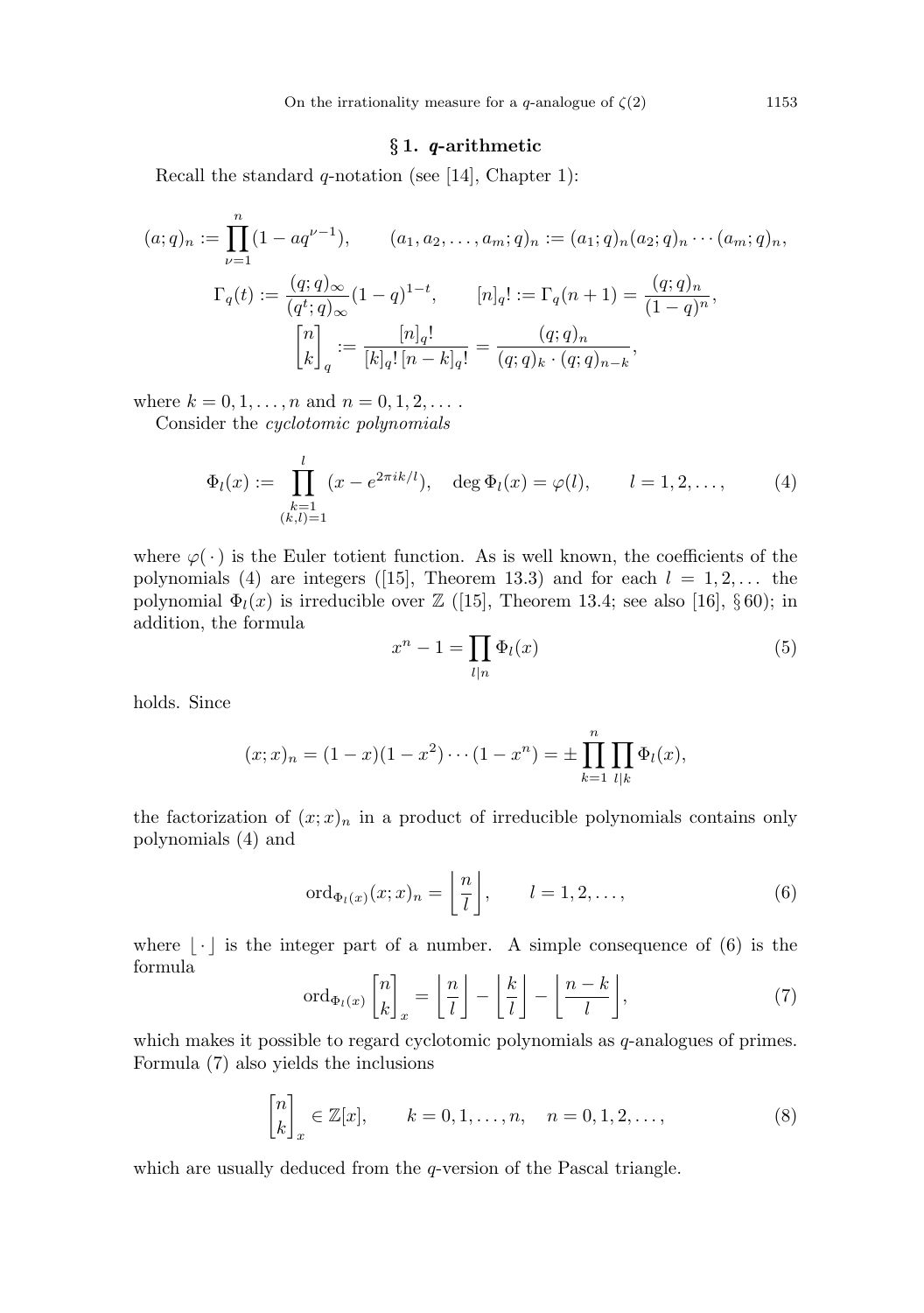1154 W. V. Zudilin

The factorization (5) shows that the polynomial

$$
D_n(x) := \prod_{l=1}^n \Phi_l(x) \in \mathbb{Z}[x]
$$

is the least common multiple of the polynomials  $x - 1, x^2 - 1, \ldots, x^n - 1$  or, equivalently,  $D_n(x)$  is the least-degree polynomial satisfying the inclusions

$$
D_n(x) \cdot \frac{1}{x^k - 1} \in \mathbb{Z}[x], \qquad k = 1, 2, \dots, n.
$$

Mertens's formula ([17], [18], § 18.5, Theorem 330)

$$
\sum_{l \leq n} \varphi(l) = \frac{3}{\pi^2} n^2 + O(n \log n),
$$

which is the  $q$ -analogue of the prime number theorem in our case, leads to the following results.

**Lemma 1** (see [10],  $\S 2$ ; [13], Lemma 2). The following limit relation holds for each  $p \in \mathbb{Z} \setminus \{0, \pm 1\}$ :

$$
\lim_{n \to \infty} \frac{\log |D_n(p)|}{n^2} = \frac{3}{\pi^2} \log |p|.
$$

Lemma 2 (see [11], Lemma 1). The following limit relation holds for each integer  $p \in \mathbb{Z} \setminus \{0, \pm 1\}$  and each half-open interval  $[u, v] \subset (0, 1)$  with  $u, v \in \mathbb{Q}$ :

$$
\lim_{n \to \infty} \frac{1}{n^2} \sum_{l:\{n/l\} \in [u,v)} \log |\Phi_l(p)| = \frac{3}{\pi^2} \big(\psi'(u) - \psi'(v)\big) \log |p| = -\frac{3 \log |p|}{\pi^2} \int_u^v \mathrm{d}\psi'(z)
$$

where  $\{a\} = a - |a|$  and  $\psi(z)$  is the logarithmic derivative of the gamma function.

## § 2. q-hypergeometric construction

We fix integer parameters

$$
(\mathbf{a}, \mathbf{b}) = \begin{pmatrix} a_1, a_2, a_3 \\ b_1, b_2, b_3 \end{pmatrix}
$$
 (9)

satisfying the conditions

 $\min\{a_2, a_3\} \geq b_1 = 1, \quad a_2 < b_2, \quad a_3 < b_3, \quad a_1 + a_2 + a_3 \leq b_2 + b_3 - 1, \quad (10)$ and consider the  $q$ -basic hypergeometric series [14]

$$
G_q(\mathbf{a}, \mathbf{b}) := \frac{\Gamma_q(a_2) \Gamma_q(a_3) \Gamma_q(b_2 - a_2) \Gamma_q(b_3 - a_3)}{(1 - q)^2 \Gamma_q(b_2) \Gamma_q(b_3)} \times \mathcal{B}_2 \left( \begin{array}{c} q^{a_1}, q^{a_2}, q^{a_3} \\ q^{b_2}, q^{b_3} \end{array} \middle| q, q^{b_2 + b_3 - a_1 - a_2 - a_3} \right)
$$
  
= 
$$
\frac{\Gamma_q(a_2) \Gamma_q(a_3) \Gamma_q(b_2 - a_2) \Gamma_q(b_3 - a_3)}{(1 - q)^2 \Gamma_q(b_2) \Gamma_q(b_3)} \times \sum_{t=0}^{\infty} \frac{(q^{a_1}, q^{a_2}, q^{a_3}; q)_t}{(q^{b_1}, q^{b_2}, q^{b_3}; q)_t} q^{t(b_2 + b_3 - a_1 - a_2 - a_3)}, \tag{11}
$$

which is absolutely convergent in the region  $|q| < 1$ . The obvious symmetry of the quantity  $G_q(\mathbf{a}, \mathbf{b})$  leads to the following result.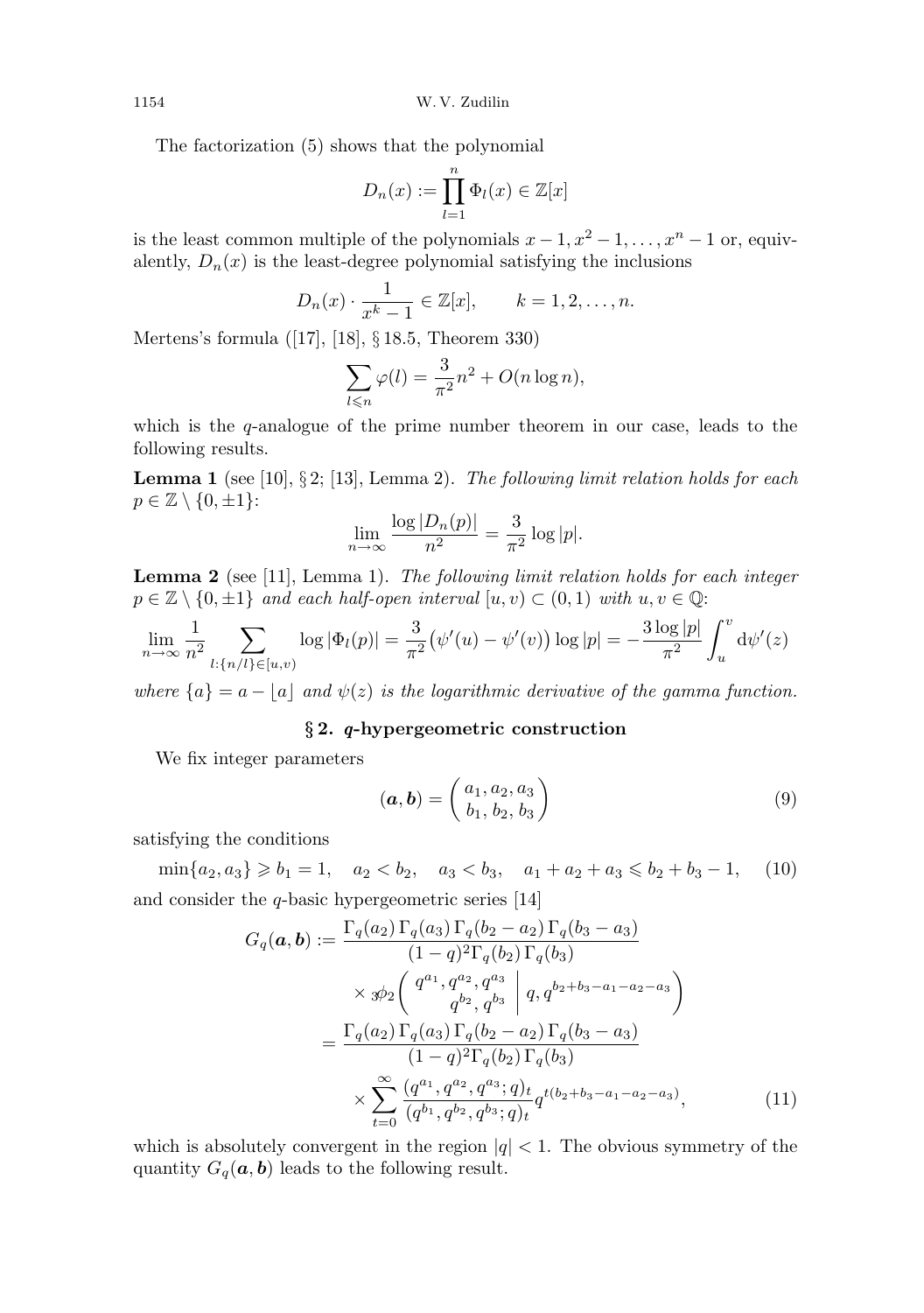**Lemma 3.** The quantity  $G_q(\mathbf{a}, \mathbf{b})$  is stable under the transformation

$$
\sigma \colon \left( \begin{array}{c} a_1, a_2, a_3 \\ 1, b_2, b_3 \end{array} \right) \mapsto \left( \begin{array}{c} a_1, a_3, a_2 \\ 1, b_3, b_2 \end{array} \right).
$$

Hall's identity ([14], formula (3.2.10))

$$
\begin{split}\n\mathcal{\mathcal{D}}_{2} & \left( \begin{array}{c} q^{a_{1}}, q^{a_{2}}, q^{a_{3}} \\ q^{b_{2}}, q^{b_{3}} \end{array} \middle| \ q, q^{b_{2}+b_{3}-a_{1}-a_{2}-a_{3}} \right) \\
& = \frac{\Gamma_{q}(b_{2}) \Gamma_{q}(b_{3}) \Gamma_{q}(b_{2}+b_{3}-a_{1}-a_{2}-a_{3})}{\Gamma_{q}(a_{2}) \Gamma_{q}(b_{2}+b_{3}-a_{2}-a_{3}) \Gamma_{q}(b_{2}+b_{3}-a_{1}-a_{2})} \\
& \times \mathcal{\mathcal{D}}_{2} & \left( \begin{array}{c} q^{b_{3}-a_{2}}, & q^{b_{2}-a_{2}}, q^{b_{2}+b_{3}-a_{1}-a_{2}-a_{3}} \\ q^{b_{2}+b_{3}-a_{2}-a_{3}}, & q^{b_{2}+b_{3}-a_{1}-a_{2}} \end{array} \middle| \ q, q^{a_{2}} \right)\n\end{split}
$$

gives rise to a 'non-trivial' transformation of the quantity  $G_q(\boldsymbol{a}, \boldsymbol{b})$ .

**Lemma 4.** The quantity  $G_q(a, b)$  is stable under the transformation

$$
\tau \colon \begin{pmatrix} a_1, a_2, a_3 \\ 1, b_2, b_3 \end{pmatrix} \mapsto \begin{pmatrix} b_3 - a_2, & b_2 - a_2, b_2 + b_3 - a_1 - a_2 - a_3 \\ 1, b_2 + b_3 - a_2 - a_3, & b_2 + b_3 - a_1 - a_2 \end{pmatrix}.
$$

The following statement presents recurrence relations for the quantity (11) that are q-extensions of the identities obtained in the proof of Theorem 2.1 in [6], p. 31.

Lemma 5. The following identity holds:

$$
q^{b_2+b_3-a_1-a_2-a_3}G_q\begin{pmatrix}a_1, a_2, a_3\\b_1, b_2, b_3\end{pmatrix}
$$
  
=  $G_q\begin{pmatrix}a_1, a_2-1, a_3-1\\b_1, b_2-1, b_3-1\end{pmatrix} - G_q\begin{pmatrix}a_1-1, a_2-1, a_3-1\\b_1, b_2-1, b_3-1\end{pmatrix}$ . (12)

Proof. Since

$$
\frac{(q^{a_1};q)_{t+1}}{(q;q)_{t+1}} - \frac{(q^{a_1-1};q)_{t+1}}{(q;q)_{t+1}} = \frac{(q^{a_1};q)_t}{(q;q)_t} \cdot \frac{(1-q^{a_1+\nu}) - (1-q^{a_1-1})}{1-q^{\nu+1}}
$$

$$
= q^{a_1-1} \frac{(q^{a_1};q)_t}{(q;q)_t},
$$

it follows that

$$
\sum_{t=0}^{\infty} \frac{(q^{a_1}, q^{a_2-1}, q^{a_3-1}; q)_t}{(q, q^{b_2-1}, q^{b_3-1}; q)_t} q^{tc} - \sum_{t=0}^{\infty} \frac{(q^{a_1-1}, q^{a_2-1}, q^{a_3-1}; q)_t}{(q, q^{b_2-1}, q^{b_3-1}; q)_t} q^{tc}
$$
\n
$$
= \sum_{t=0}^{\infty} \left( \frac{(q^{a_1}, q^{a_2-1}, q^{a_3-1}; q)_{t+1}}{(q, q^{b_2-1}, q^{b_3-1}; q)_{t+1}} - \frac{(q^{a_1-1}, q^{a_2-1}, q^{a_3-1}; q)_{t+1}}{(q, q^{b_2-1}, q^{b_3-1}; q)_{t+1}} \right) q^{(t+1)c}
$$
\n
$$
= q^{c+a_1-1} \frac{(1-q^{a_2-1})(1-q^{a_3-1})}{(1-q^{b_2-1})(1-q^{b_3-1})} \sum_{t=0}^{\infty} \frac{(q^{a_1}, q^{a_2}, q^{a_3}; q)_t}{(q, q^{b_2}, q^{b_3}; q)_t} q^{tc}, \qquad (13)
$$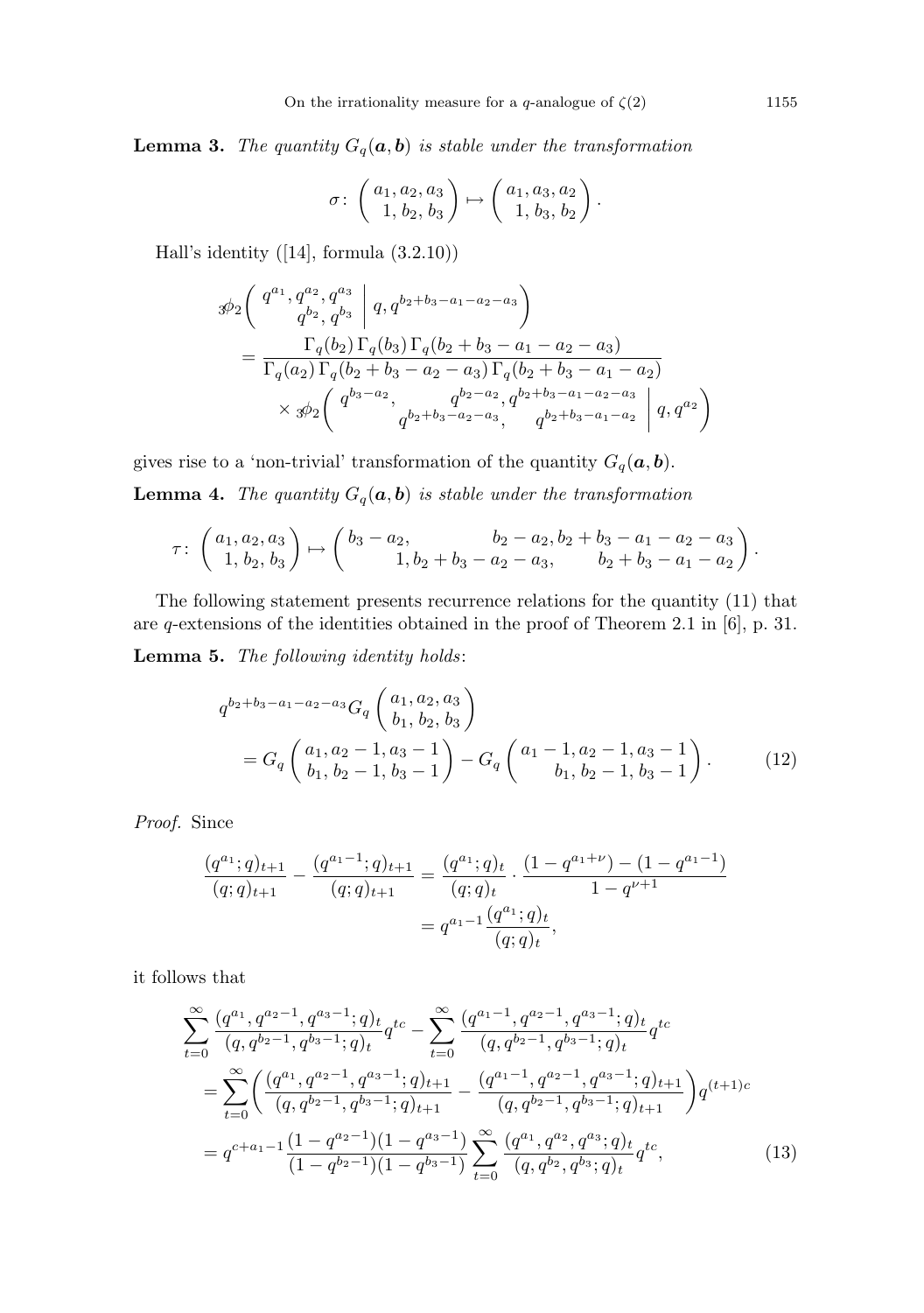where  $c = b_2 + b_3 - a_1 - a_2 - a_3$ . On the other hand, we have

$$
\sum_{t=0}^{\infty} \frac{(q^{a_1-1}, q^{a_2-1}, q^{a_3-1}; q)_t}{(q, q^{b_2-1}, q^{b_3-1}; q)_t} q^{tc} - \sum_{t=0}^{\infty} \frac{(q^{a_1-1}, q^{a_2-1}, q^{a_3-1}; q)_t}{(q, q^{b_2-1}, q^{b_3-1}; q)_t} q^{t(c+1)}
$$
\n
$$
= \sum_{t=0}^{\infty} \frac{(q^{a_1-1}, q^{a_2-1}, q^{a_3-1}; q)_t}{(q, q^{b_2-1}, q^{b_3-1}; q)_t} (1 - q^t) q^{tc}
$$
\n
$$
= \sum_{t=0}^{\infty} \frac{(q^{a_1-1}, q^{a_2-1}, q^{a_3-1}; q)_{t+1}}{(q, q^{b_2-1}, q^{b_3-1}; q)_{t+1}} (1 - q^{t+1}) q^{(t+1)c}
$$
\n
$$
= q^c \frac{(1 - q^{a_1-1})(1 - q^{a_2-1})(1 - q^{a_3-1})}{(1 - q^{b_2-1})(1 - q^{b_3-1})} \sum_{t=0}^{\infty} \frac{(q^{a_1}, q^{a_2}, q^{a_3}; q)_t}{(q, q^{b_2}, q^{b_3}; q)_t} q^{tc}.
$$
\n(14)

Summing the left-hand and the right-hand sides of relations (13) and (14) we obtain

$$
\sum_{t=0}^{\infty} \frac{(q^{a_1}, q^{a_2-1}, q^{a_3-1}; q)_t}{(q, q^{b_2-1}, q^{b_3-1}; q)_t} q^{tc} - \sum_{t=0}^{\infty} \frac{(q^{a_1-1}, q^{a_2-1}, q^{a_3-1}; q)_t}{(q, q^{b_2-1}, q^{b_3-1}; q)_t} q^{t(c+1)}
$$

$$
= q^c \frac{(1 - q^{a_2-1})(1 - q^{a_3-1})}{(1 - q^{b_2-1})(1 - q^{b_3-1})} \sum_{t=0}^{\infty} \frac{(q^{a_1}, q^{a_2}, q^{a_3}; q)_t}{(q, q^{b_2}, q^{b_3}; q)_t} q^{tc}.
$$
(15)

Finally, multiplying both sides of equality (15) by

$$
\frac{\Gamma_q(a_2-1)\Gamma_q(a_3-1)\Gamma_q(b_2-a_2)\Gamma_q(b_3-a_3)}{(1-q)^2\Gamma_q(b_2-1)\Gamma_q(b_3-1)}
$$

we arrive at the required relation (12).

In the next section, we show that the quantities  $(11)$  so constructed are linear forms in 1 and  $\zeta_q(2)$ .

## § 3. Arithmetic of linear forms

We associate with the parameters  $(9)$  another collection  $c$  of ten integers:

$$
c_{00} = (b_1 + b_2 + b_3) - (a_1 + a_2 + a_3) - 2,
$$
  
\n
$$
c_{jk} = \begin{cases} a_j - b_k & \text{for } k = 1, \\ b_k - a_j - 1 & \text{for } k = 2, 3, \end{cases}
$$
 (16)

By (10) the set

$$
\{c_{00}, c_{21}, c_{22}, c_{33}, c_{31}\}\tag{17}
$$

consists of non-negative integers, while the integers in the set

$$
\{c_{11}, c_{23}, c_{13}, c_{12}, c_{32}\}\tag{18}
$$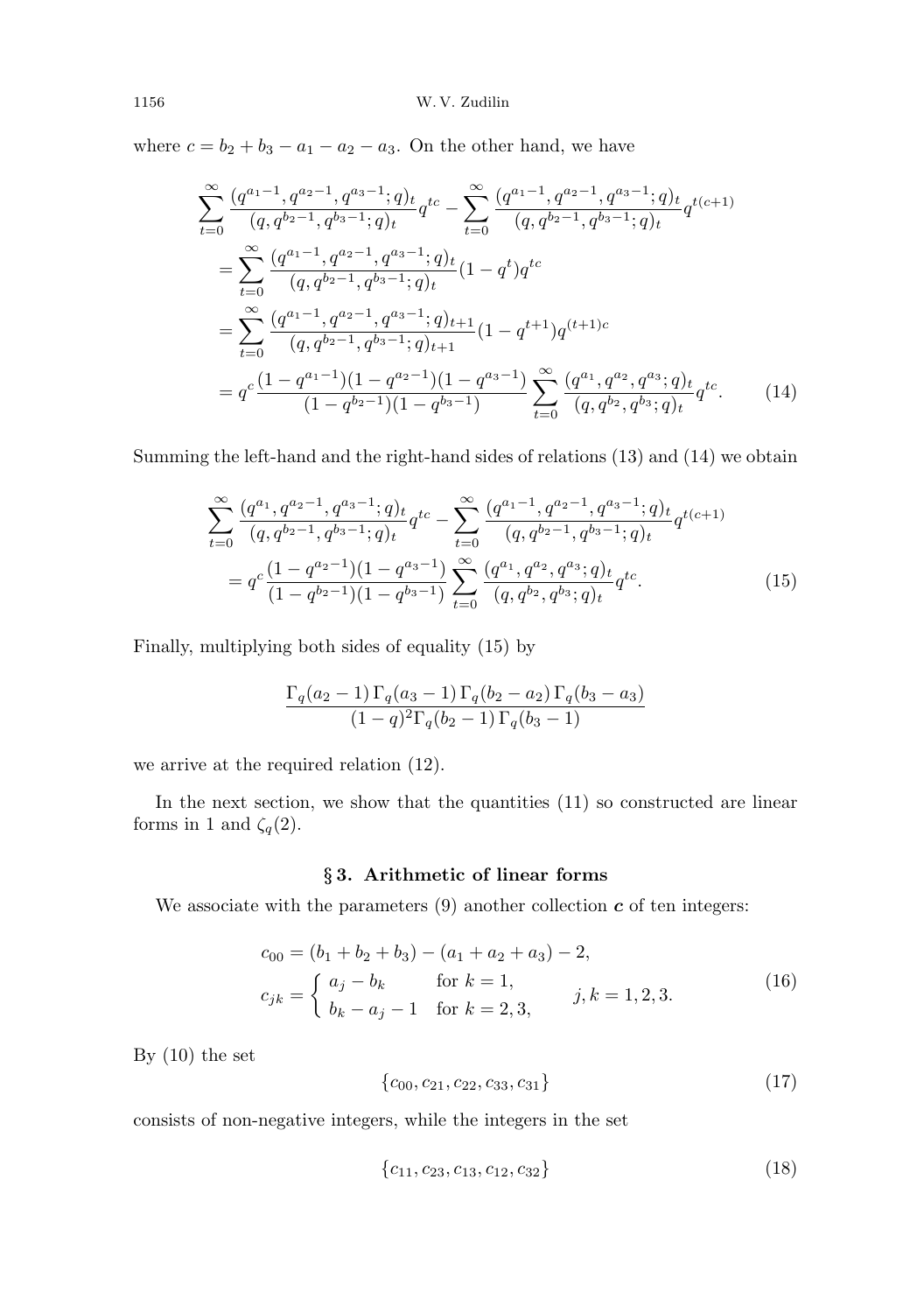can be negative. Note also that the old parameters (9) are uniquely recovered from the elements of either of the sets (17) and (18):

$$
a_1 = c_{22} + c_{33} - c_{00} + 1, \quad a_2 = c_{21} + 1, \quad a_3 = c_{31} + 1, \n b_1 = 1, \quad b_2 = c_{21} + c_{22} + 2, \quad b_3 = c_{31} + c_{33} + 2; \n a_1 = c_{11} + 1, \quad a_2 = c_{11} + c_{13} - c_{23} + 1, \quad a_3 = c_{11} + c_{12} - c_{32} + 1, \n b_1 = 1, \quad b_2 = c_{11} + c_{12} + 2, \quad b_3 = c_{11} + c_{13} + 2.
$$

By Lemmas 3, 4 and formulae (16) the action of the transformations  $\sigma$  and  $\tau$  on the parameters  $c$  is as follows:

$$
\sigma \colon \begin{pmatrix} c_{00}, c_{21}, c_{22}, c_{33}, c_{31} \\ c_{11}, c_{23}, c_{13}, c_{12}, c_{32} \end{pmatrix} \mapsto \begin{pmatrix} c_{00}, c_{31}, c_{33}, c_{22}, c_{21} \\ c_{11}, c_{32}, c_{12}, c_{13}, c_{23} \end{pmatrix}, \tag{19}
$$

$$
\tau \colon \begin{pmatrix} c_{00}, c_{21}, c_{22}, c_{33}, c_{31} \\ c_{11}, c_{23}, c_{13}, c_{12}, c_{32} \end{pmatrix} \mapsto \begin{pmatrix} c_{21}, c_{22}, c_{33}, c_{31}, c_{00} \\ c_{23}, c_{13}, c_{12}, c_{32}, c_{11} \end{pmatrix}.
$$
 (20)

Thus the transformations  $\sigma$  and  $\tau$  rearrange the 10-element set

$$
\boldsymbol{c} := \begin{pmatrix} c_{00}, c_{21}, c_{22}, c_{33}, c_{31} \\ c_{11}, c_{23}, c_{13}, c_{12}, c_{32} \end{pmatrix}, \tag{21}
$$

but do not change the quantity

$$
H_q(\mathbf{c}) := G_q(\mathbf{a}, \mathbf{b}).\tag{22}
$$

Denote by  $\mathfrak{G}_0 \subset \mathfrak{S}_{10}$  the group generated by the permutations (19) and (20); since the order of  $\sigma$  is 5 and the order of  $\tau$  is 2, the group  $\mathfrak{G}_0$  contains ten elements.

Note also that formulae (16) allow one to write the recurrence relations of Lemma 5 in the following form:

$$
q^{c_{00}+1}H_q(\boldsymbol{c}) = H_q\begin{pmatrix}c_{00}, c_{21}-1, & c_{22}, & c_{33}, & c_{31}-1\\c_{11}, & c_{23}, & c_{13}-1, c_{12}-1, & c_{32}\end{pmatrix} - H_q\begin{pmatrix}c_{00}+1, c_{21}-1, c_{22}, c_{33}, c_{31}-1\\c_{11}-1, & c_{23}, & c_{13}, c_{12}, & c_{32}\end{pmatrix}.
$$
(23)

To each set of parameters (9) and the corresponding set (16) we assign the quantity

$$
m = m(c) := c_{00} + c_{21} + c_{22} + c_{33} + c_{31} = c_{11} + c_{23} + c_{13} + c_{12} + c_{32}
$$
  
= 2(b<sub>1</sub> + b<sub>2</sub> + b<sub>3</sub>) - (a<sub>1</sub> + a<sub>2</sub> + a<sub>3</sub>) - 3; (24)

we shall denote by  $m_1 = m_1(c)$  and  $m_2 = m_2(c)$  the two successive maxima (located at distinct places in the set (18); see also [7], p. 273); the fact that  $m_1 \geq 0$  and  $m_2 \geq 0$  is proved in [6], Theorem 2.1. We set

$$
M_0 = M_0(\mathbf{c}) := \begin{cases} c_{00}c_{21} + c_{31}c_{33} - c_{21}c_{33} & \text{if } c_{21} \leq c_{31}, \\ c_{00}c_{31} + c_{21}c_{22} - c_{31}c_{22} & \text{if } c_{21} \geq c_{31}, \end{cases} = M_0(\sigma \mathbf{c}),
$$
  
\n
$$
M = M(\mathbf{c}) := \max_{\mathfrak{g} \in \mathfrak{G}_0} \{ M_0(\mathfrak{g} \mathbf{c}) \} = \max_{0 \leq j \leq 4} \{ M_0(\tau^j \mathbf{c}) \} \geq 0,
$$
\n(25)

where  $\mathfrak{g}c$  denotes the action of the permutation  $\mathfrak{g} \in \mathfrak{G}_0$  on the set (21). The above definitions ensure the stability of the quantities

$$
H_q(\mathbf{c}), \quad m(\mathbf{c}), \quad m_1(\mathbf{c}), \quad m_2(\mathbf{c}), \quad M(\mathbf{c})
$$

under the action of the group  $\mathfrak{G}_0$ .

Note that  $\zeta_q(2)$  is not a rational (nor even algebraic) function over  $\mathbb{C}(q)$ .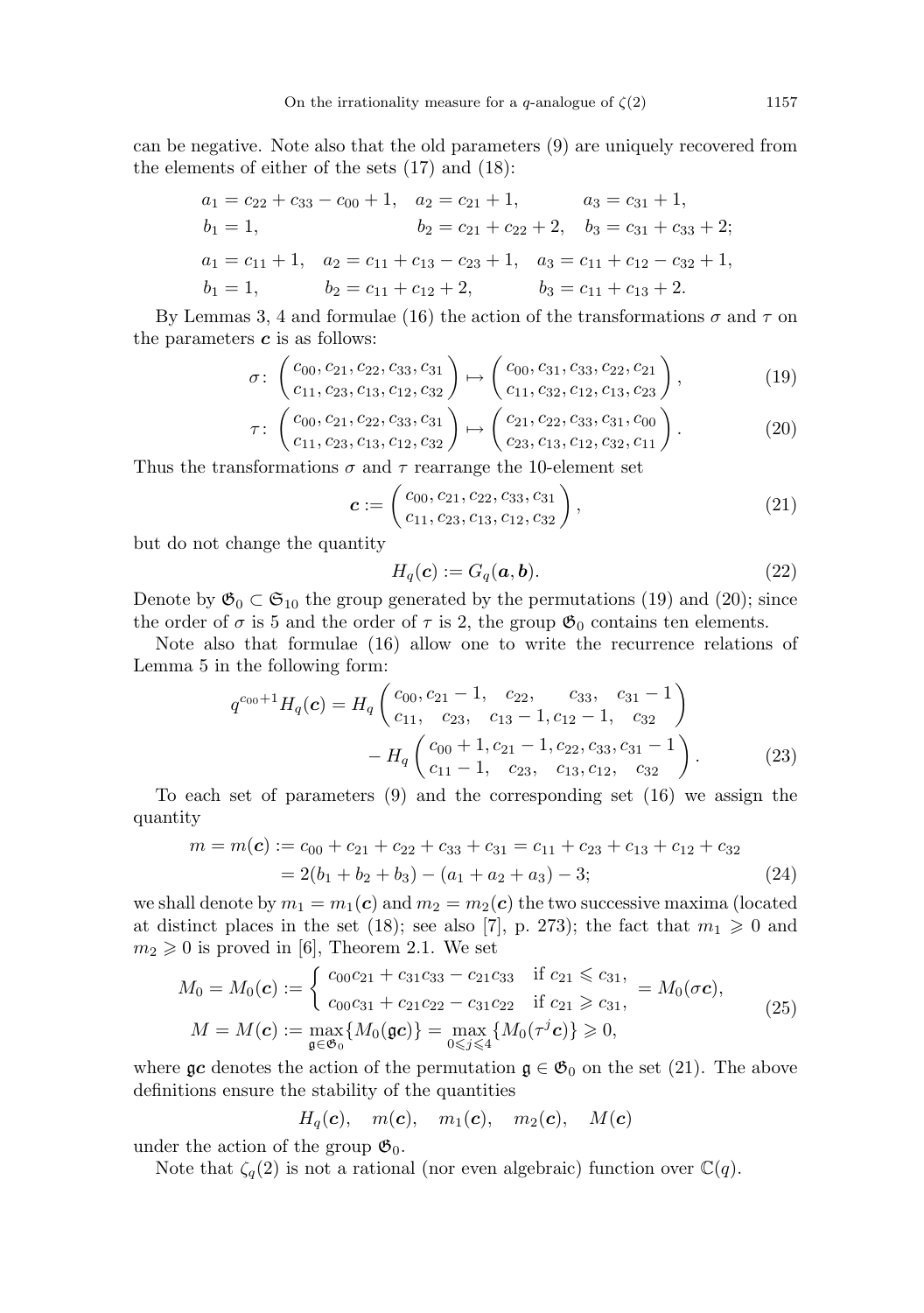Proposition 1. The following inclusion holds:

$$
x^{-M} \cdot D_{m_1}(x)D_{m_2}(x) \cdot H_q(\mathbf{c}) \in \mathbb{Z}[x]\zeta_q(2) + \mathbb{Z}[x], \qquad \text{where} \quad x = q^{-1}.
$$
 (26)

Proof. We prove the lemma by induction on the quantity

$$
m(\mathbf{c}) = c_{00} + c_{21} + c_{22} + c_{33} + c_{31}; \tag{27}
$$

note that each term in  $(27)$  is non-negative.

As the induction basis we take the cases when at least three of the parameters (17) are zero. Two cases are possible: the three vanishing parameters either succeed or do not succeed one another in the cyclic set (17) (that is, we mean that the parameter  $c_{00}$  succeeds  $c_{31}$ ). With the help of several applications of the cyclic permutation (19) the first case can be reduced to

$$
c_{22} = c_{33} = c_{31} = 0,\t\t(28)
$$

and the second case to

$$
c_{00} = c_{22} = c_{33} = 0; \t\t(29)
$$

a direct computation shows that  $M(c) = 0$  in both cases. We start with the second case.

If (29) holds, then

$$
c_{11} = c_{22} + c_{33} - c_{00} = 0;
$$

hence

 $a_1 = c_{11} + 1 = 1$ ,  $b_2 = c_{22} + a_2 + 1 = a_2 + 1$ ,  $b_3 = c_{33} + a_3 + 1 = a_3 + 1$ .

Consequently,

$$
H_q(\mathbf{c}) = G_q \left( \begin{matrix} 1, & a_2, & a_3 \\ 1, & a_2 + 1, & a_3 + 1 \end{matrix} \right)
$$
  
= 
$$
\frac{\Gamma_q(a_2) \Gamma_q(a_3)}{(1-q)^2 \Gamma_q(a_2+1) \Gamma_q(a_3+1)} \cdot \mathcal{B}_2 \left( \begin{matrix} q, & q^{a_2}, & q^{a_3} \\ q^{a_2+1}, & q^{a_3+1} \end{matrix} \middle| q, q \right)
$$
  
= 
$$
\frac{1}{(1-q^{a_2})(1-q^{a_3})} \sum_{t=0}^{\infty} \frac{(q^{a_2}, q^{a_3}; q)_t}{(q^{a_2+1}, q^{a_3+1}; q)_t} q^t
$$
  
= 
$$
\sum_{t=0}^{\infty} \frac{q^t}{(1-q^{t+a_2})(1-q^{t+a_3})}.
$$

If  $a_2 = a_3$ , then

$$
H_q(\mathbf{c}) = q^{-a_2} \sum_{t=0}^{\infty} \frac{q^{t+a_2}}{(1-q^{t+a_2})^2} = q^{-a_2} \left( \sum_{n=1}^{\infty} - \sum_{n=1}^{a_2-1} \right) \frac{q^n}{(1-q^n)^2}
$$
  
=  $q^{-a_2} \zeta_q(2) - q^{-a_2} \sum_{n=1}^{a_2-1} \frac{q^n}{(1-q^n)^2} = x^{a_2} \zeta_q(2) - x^{a_2} \sum_{n=1}^{a_2-1} \frac{x^n}{(x^n-1)^2},$ 

$$
1158 \\
$$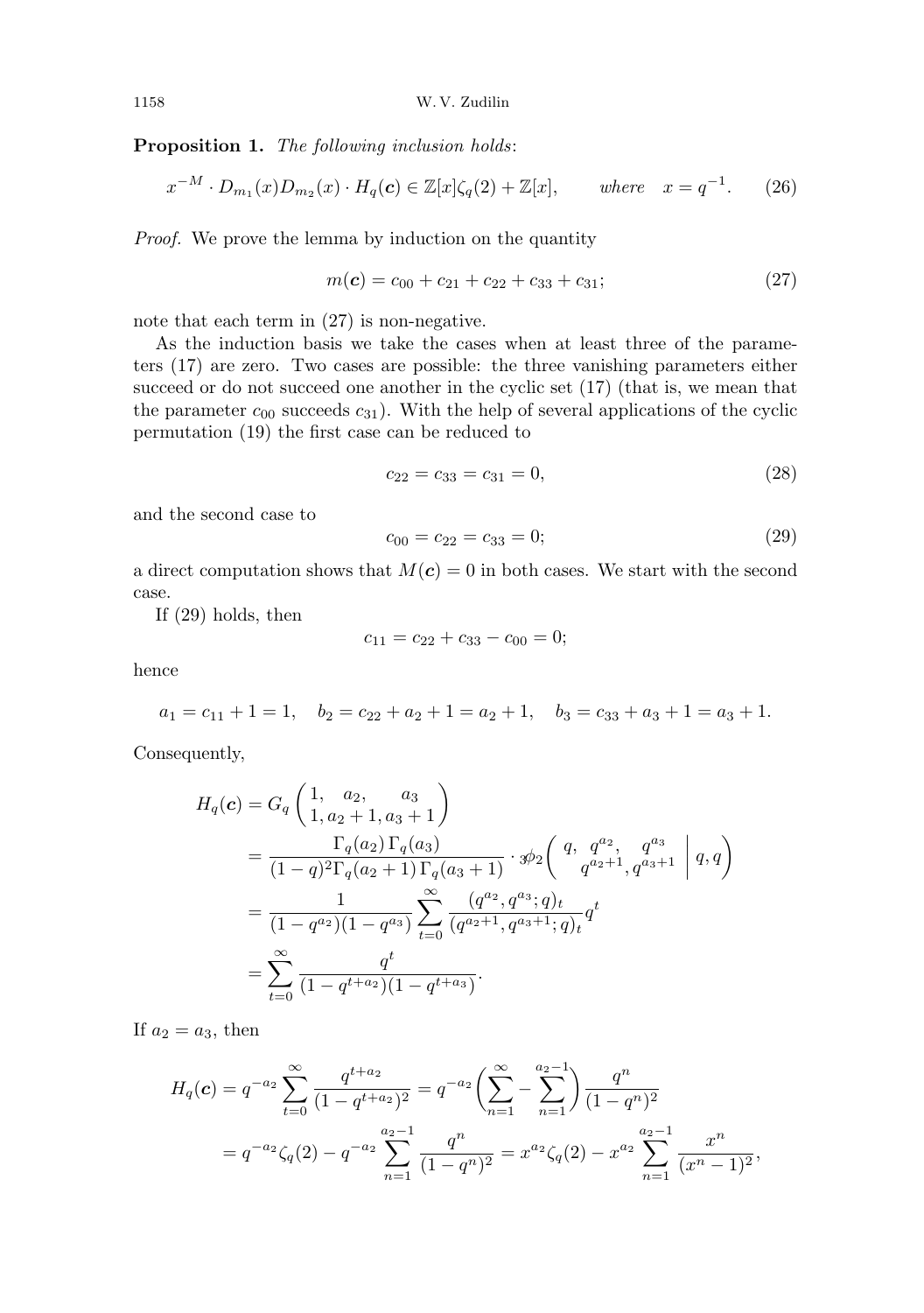which yields the inclusion

$$
x^{-a_2} \cdot D_{a_2-1}(x)^2 \cdot H_q(\mathbf{c}) \in \mathbb{Z}[x] \zeta_q(2) + \mathbb{Z}[x]. \tag{30}
$$

If  $a_2 \neq a_3$ , then (assuming without loss of generality that  $a_2 < a_3$ )

$$
H_q(\mathbf{c}) = \frac{1}{q^{a_2} - q^{a_3}} \sum_{t=0}^{\infty} \left( \frac{1}{1 - q^{t + a_2}} - \frac{1}{1 - q^{t + a_3}} \right) = \frac{1}{q^{a_2} - q^{a_3}} \sum_{n=a_2}^{a_3 - 1} \frac{1}{1 - q^n}
$$
  
= 
$$
\frac{x^{a_3}}{x^{a_3 - a_2} - 1} \cdot x^{a_2} \sum_{n=a_2}^{a_3 - 1} \frac{x^{n - a_2}}{x^n - 1},
$$

therefore

$$
x^{-(a_2+a_3)} \cdot D_{a_3-a_2}(x) D_{a_3-1}(x) \cdot H_q(\mathbf{c}) \in \mathbb{Z}[x]. \tag{31}
$$

The inclusions (30) and (31) mean that the required relation (26) holds in the case (29) because

$$
{c_{11}, c_{23}, c_{13}, c_{12}, c_{32}} = {0, a_3 - a_2, a_3 - 1, a_2 - 1, a_2 - a_3}.
$$

Consider now the case (28). The situation when  $c_{00} = 0$  was investigated above, therefore we assume that  $c_{00} > 0$ , so that  $a_1 \leq 0$  and the series in (11) terminates. In the same vein, without loss of generality we assume that  $c_{21} > 0$  (otherwise, applying the permutation  $\tau$  we return to the case (29)) and, as a consequence,  $a_2 > 1$ . We have

$$
b_2 = c_{22} + a_2 + 1 = a_2 + 1, \quad a_3 = c_{31} + 1 = 1, \quad b_3 = c_{33} + a_3 + 1 = 2,
$$

which yields

$$
H_q(\mathbf{c}) = G_q \begin{pmatrix} a_1, & a_2, & 1 \\ 1, & a_2 + 1, & 2 \end{pmatrix}
$$
  
= 
$$
\frac{\Gamma_q(a_2)}{(1-q)^2 \Gamma_q(a_2+1)} \cdot \mathcal{B}_2 \begin{pmatrix} q^{a_1}, & q^{a_2}, & q \\ q^{a_2+1}, & q^{2} \end{pmatrix} q, q^{-a_1+2}
$$
  
= 
$$
\frac{1}{(1-q)(1-q^{a_2})} \sum_{t=0}^{\infty} \frac{(q^{a_1}, q^{a_2}; q)_t}{(q^2, q^{a_2+1}; q)_t} q^{t(-a_1+2)}.
$$
(32)

Setting  $n = -a_1 \geq 0$  we write the last series as follows:

$$
H_q(\mathbf{c}) = \sum_{t=0}^{n-1} \frac{(q^{-n};q)_t}{(q;q)_{t+1}} \cdot \frac{q^{t(n+2)}}{1-q^{t+a_2}} = \sum_{t=0}^{n-1} \frac{(q^{-n};q)_t}{(q;q)_t} \cdot \frac{q^{t(n+2)}}{(1-q^{t+1})(1-q^{t+a_2})}
$$

$$
= \sum_{t=0}^{n-1} (-1)^t x^{t(t+1)/2} \begin{bmatrix} n \\ t \end{bmatrix}_x \cdot \frac{x^{(t+1)+(t+a_2)-t(n+2)}}{(x^{t+1}-1)(x^{t+a_2}-1)}
$$

$$
= x^{a_2+1-n(n+1)/2} \sum_{t=0}^{n-1} (-1)^t \begin{bmatrix} n \\ t \end{bmatrix}_x \cdot \frac{x^{(n-t)(n-t-1)/2}}{(x^{t+1}-1)(x^{t+a_2}-1)}.
$$
(33)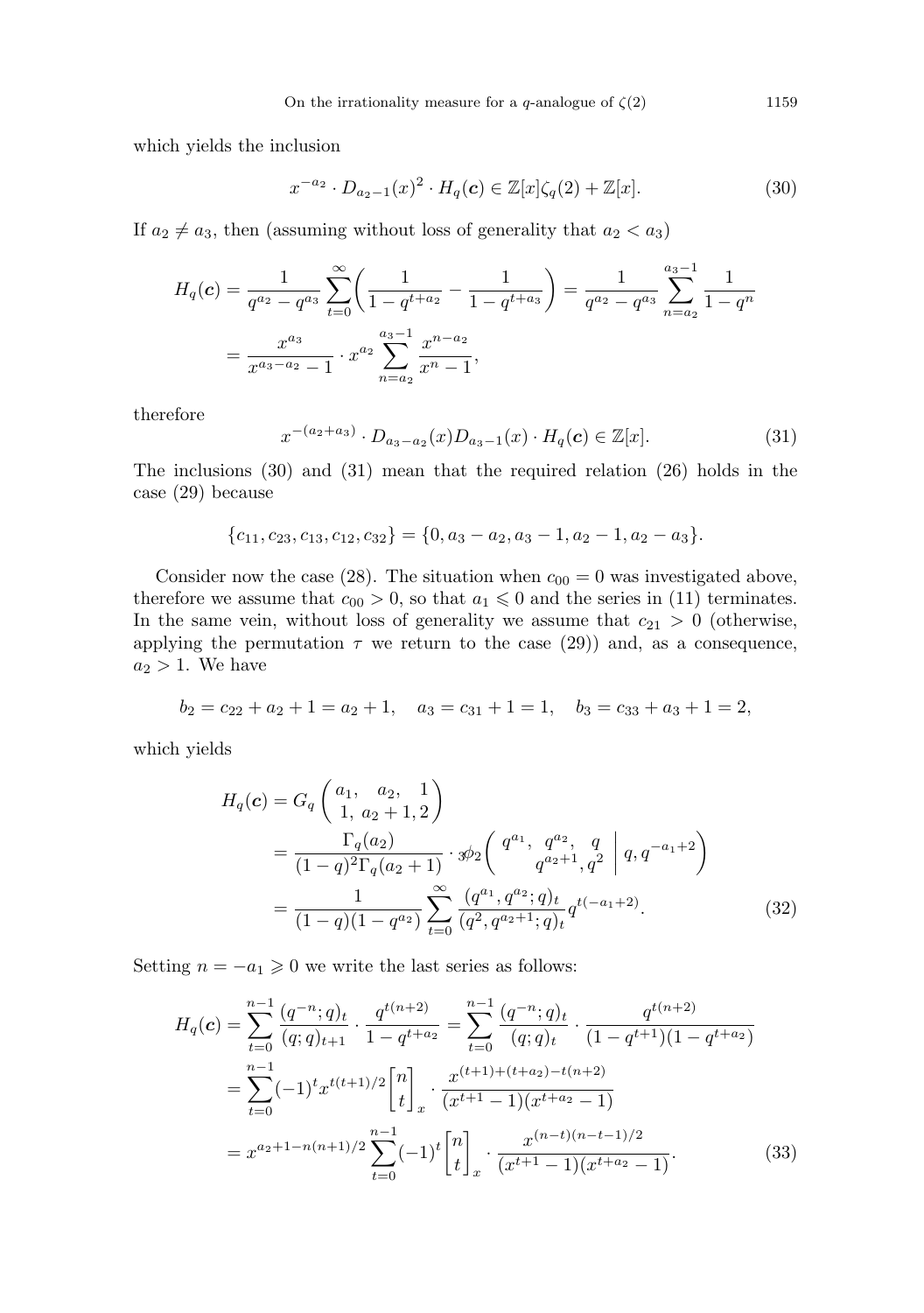By (8) formula (33) leads to the inclusion

$$
x^{-(a_2+1)+n(n+1)/2} \cdot D_n(x)D_{a_2+n-1}(x) \cdot H_q(\mathbf{c}) \in \mathbb{Z}[x].
$$
 (34)

On the other hand, the sum on the right-hand side of (32) has another representation:

$$
H_q(\mathbf{c}) = \frac{q^{a_1-2}}{(1-q^{a_1-1})(1-q^{a_2-1})} \sum_{t=0}^{\infty} \frac{(q^{a_1-1}, q^{a_2-1}; q)_{t+1}}{(q, q^{a_2}; q)_{t+1}} q^{(t+1)(-a_1+2)}
$$
  
= 
$$
\frac{q^{a_1-2}}{(1-q^{a_1-1})(1-q^{a_2-1})} \left( \phi_1 \left( \begin{array}{c} q^{a_1-1}, q^{a_2-1} \\ q^{a_2} \end{array} \middle| q, q^{-a_1+2} \right) - 1 \right).
$$

Next, Heine's q-analogue ([14], formula  $(1.5.2)$ ) of Gauss's summation formula allows one to represent the last  $q$ -basic series in closed form:

$$
H_q(\mathbf{c}) = \frac{q^{a_1 - 2}}{(1 - q^{a_1 - 1})(1 - q^{a_2 - 1})} \left( \frac{(q;q)_{-a_1 + 1}}{(q^{a_2};q)_{-a_1 + 1}} - 1 \right)
$$
  
=  $-q^{-1} \frac{(q;q)_n}{(q^{a_2 - 1};q)_{n+2}} - \frac{q^{-n-2}}{(1 - q^{-n-1})(1 - q^{a_2 - 1})}$   
=  $-x^{a_2(n+2)+n} \frac{(x;x)_n}{(x^{a_2 - 1};x)_{n+2}} - \frac{x^{a_2 + n+1}}{(1 - x^{n+1})(x^{a_2 - 1} - 1)},$ 

which proves the inclusion

$$
x^{-(a_2+n+1)} \cdot (x^{n+1}-1)(x;x)_{a_2+n+1} \cdot H_q(\mathbf{c}) \in \mathbb{Z}[x]. \tag{35}
$$

Since the polynomial x is coprime with the polynomials  $D_n(x)$ ,  $D_{a_2+n-1}(x)$ ,  $x^{n+1}-1$ , and  $(x; x)_{a_2+n+1}$ , the inclusions (34), (35) can be written as follows:

$$
x^{-(a_2+n+1)} \cdot D_n(x)D_{a_2+n-1}(x) \cdot H_q(\mathbf{c}) \in \mathbb{Z}[x]
$$

or, equivalently, returning to the parameter  $a_1 = -n$ ,

$$
x^{-(a_2-a_1+1)} \cdot D_{-a_1}(x)D_{a_2-a_1-1}(x) \cdot H_q(\mathbf{c}) \in \mathbb{Z}[x].
$$

From the relation

$$
\{c_{11}, c_{23}, c_{13}, c_{12}, c_{32}\} = \{a_1 - 1, -a_2 + 1, -a_1 + 1, a_2 - a_1, a_2 - 1\},\
$$

we see that the required inclusion (26) holds again. We have thus established the induction basis.

Assume that at least three elements of the set (17) are non-zero and the required inclusion (26) has been proved for each set  $c'$  with  $m(c') < m(c)$ .

We consider the case  $M(c) = 0$  first. Among the three non-zero parameters we can always take two that do not succeed one another in the cyclic set (17); the cyclic permutation (20) allows one to work with an  $\mathfrak{G}_0$ -equivalent set c in which  $c_{21} > 0$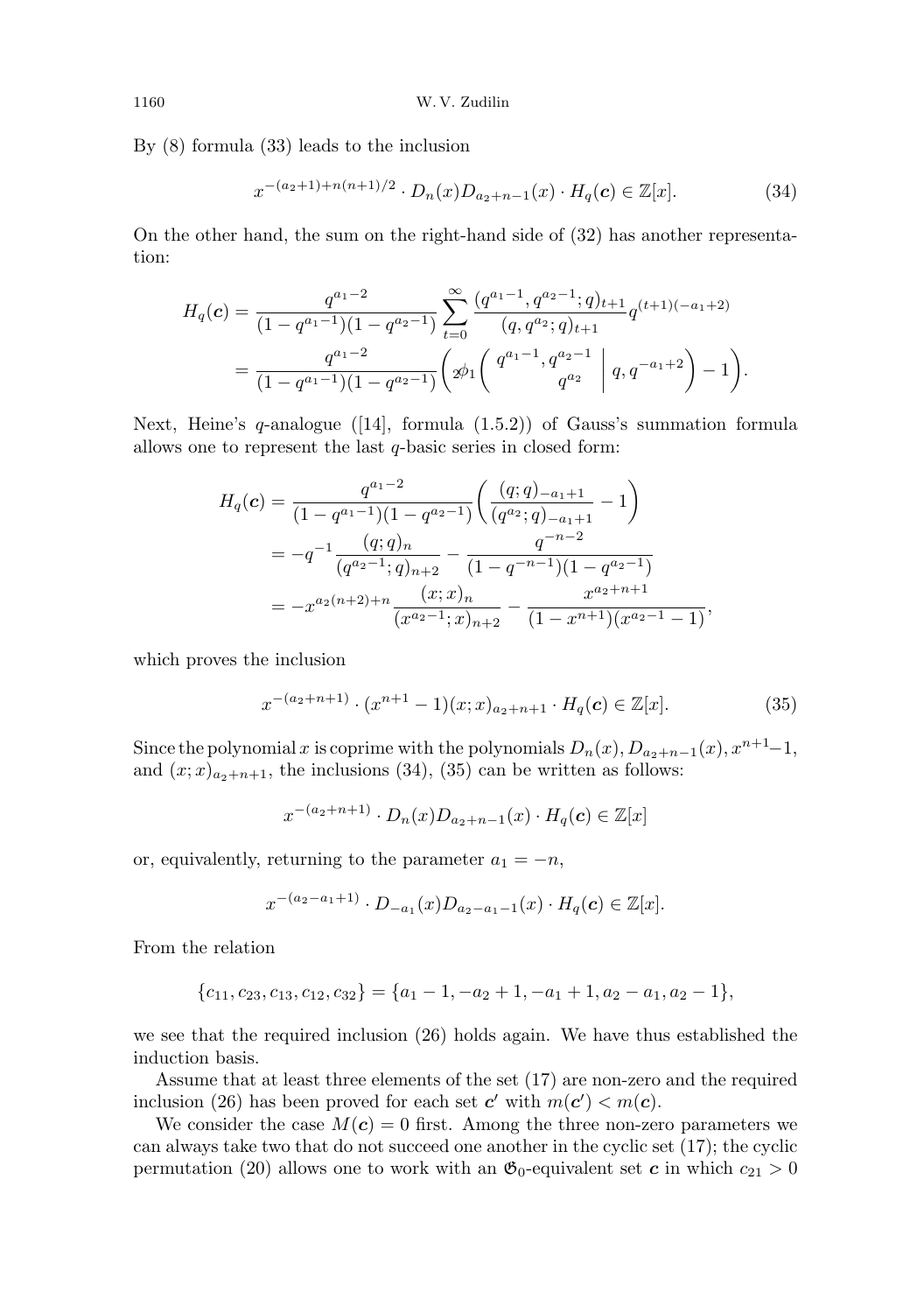and  $c_{31} > 0$ . Then the inclusion (26) follows from the recurrence relations (23) and the induction hypothesis, because for the sets

$$
\mathbf{c}' = \begin{pmatrix} c_{00}, c_{21} - 1, & c_{22}, & c_{33}, & c_{31} - 1 \\ c_{11}, & c_{23}, & c_{13} - 1, c_{12} - 1, & c_{32} \end{pmatrix},
$$
  
\n
$$
\mathbf{c}'' = \begin{pmatrix} c_{00} + 1, c_{21} - 1, c_{22}, c_{33}, c_{31} - 1 \\ c_{11} - 1, & c_{23}, & c_{13}, c_{12}, & c_{32} \end{pmatrix}
$$
\n(36)

we have

$$
m_1(\mathbf{c}') \leqslant m_1(\mathbf{c}), \quad m_2(\mathbf{c}') \leqslant m_2(\mathbf{c}), \qquad m_1(\mathbf{c}'') \leqslant m_1(\mathbf{c}), \quad m_2(\mathbf{c}'') \leqslant m_2(\mathbf{c}), \tag{37}
$$

and  $M(c') \geqslant 0$ ,  $M(c'') \geqslant 0$ .

Now let  $M(c) > 0$ . In view of the  $\mathfrak{G}_0$ -stability of the quantity  $M(c)$  we may assume that  $M_0(c) = M(c)$ . If, in addition,  $c_{21} > 0$  and  $c_{31} > 0$ , then applying identities (23) as before in combination with the induction hypothesis for the sets (36) and bearing in mind relations (37) and

$$
M(\mathbf{c}') \geqslant M_0(\mathbf{c}') = M_0(\mathbf{c}) - c_{00} = M(\mathbf{c}) - c_{00},
$$
  

$$
M(\mathbf{c}'') \geqslant M_0(\mathbf{c}'') = M_0(\mathbf{c}) - c_{00} + \min\{c_{21} - 1, c_{31} - 1\}
$$
  

$$
\geqslant M_0(\mathbf{c}) - c_{00} = M(\mathbf{c}) - c_{00}
$$

we arrive at the required inclusion (26) again.

Assume that in the set c with  $M_0(c) = M(c) > 0$  at least one of the parameters  $c_{21}$  and  $c_{31}$  is non-zero. Both parameters cannot vanish simultaneously because if  $c_{21} = c_{31} = 0$ , then  $M_0(c) = 0$ . Without loss of generality we may assume that  $c_{21} = 0$  and  $c_{31} > 0$ , since  $M_0(\mathbf{c}) = M_0(\mathbf{c}\mathbf{c})$ . As follows from the definition (25), in our case  $M(c) = M_0(c) = c_{31}c_{33} > 0$ , which, in particular, yields  $c_{33} > 0$ . At least one of the parameters  $c_{00}$  and  $c_{22}$  is non-zero because  $c_{21} = 0$  and the set (17) contains at most two parameters equal to zero. If  $c_{00} > 0$ , then we consider identity (23) for the set  $\tau^4 c$ :

$$
x^{-c_{31}-1}H_q(\tau^4 c) = H_q(c') - H_q(c''), \qquad (38)
$$

where

$$
\mathbf{c}' = \begin{pmatrix} c_{31}, c_{00} - 1, & c_{21}, & c_{22}, & c_{33} - 1 \\ c_{32}, & c_{11}, & c_{23} - 1, & c_{13} - 1, & c_{12} \end{pmatrix},
$$
  
\n
$$
\mathbf{c}'' = \begin{pmatrix} c_{31} + 1, c_{00} - 1, c_{21}, c_{22}, c_{33} - 1 \\ c_{32} - 1, & c_{11}, & c_{23}, c_{13}, & c_{12} \end{pmatrix}.
$$
\n(39)

From the  $\mathfrak{G}_0$ -stability of the quantities  $m_1(c)$  and  $m_2(c)$  for the sets (39) we deduce the estimates (37). Moreover,

$$
M(\mathbf{c}') \geq M_0(\tau \mathbf{c}') = c_{31}(c_{33} - 1) = M(\mathbf{c}) - c_{31},
$$
  

$$
M(\mathbf{c}'') \geq M_0(\tau \mathbf{c}'') = (c_{31} + 1)(c_{33} - 1) \geq M(\mathbf{c}) - c_{31},
$$

which in combination with the induction hypothesis for the sets  $(39)$  and identity (38) yields the inclusion (26). If  $c_{22} > 0$ , then similar arguments with  $\tau^4 c$ replaced by  $\tau^3 c$  also yield the inclusion (26). This completes the proof of the induction step and Proposition 1.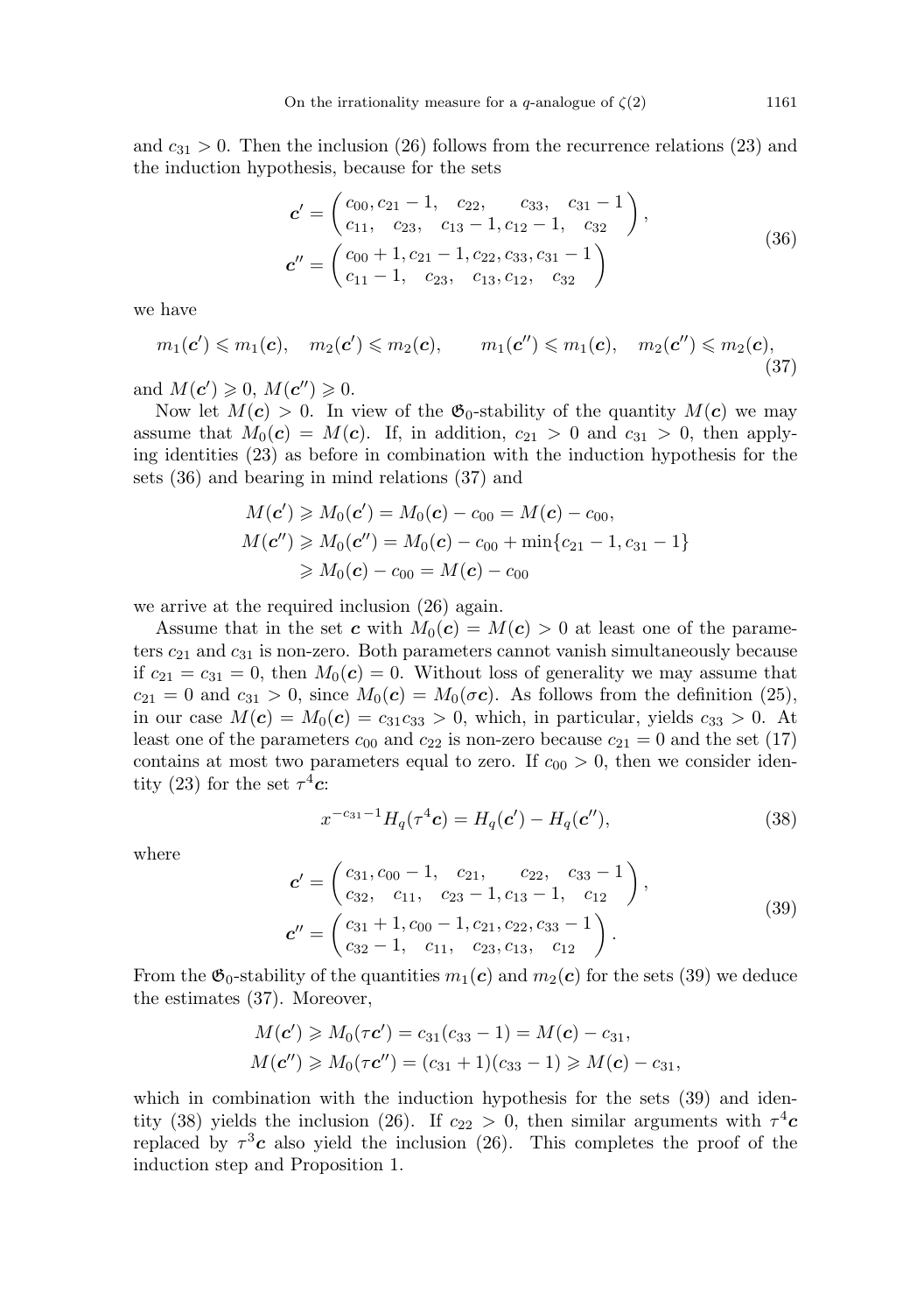#### 1162 W. V. Zudilin

## § 4. Group structure for  $\zeta_q(2)$

We shall require stronger restrictions on the parameters  $(9)$  than in  $(10)$ :

$$
\{b_1 = 1\} \leq a_1, a_2, a_3\} < \{b_2, b_3\}, \quad a_1 + a_2 + a_3 \leq b_1 + b_2 + b_3 - 2. \tag{40}
$$

Then all the parameters (16) are non-negative and in addition to the transformations  $\sigma$  and  $\tau$  one can consider, on the one hand, all possible permutations of the parameters  $a_1, a_2, a_3$  and, on the other hand, the transposition of the parameters  $b_2$  and  $b_3$ . These permutations do not change the quantity

$$
\frac{\Gamma_q(a_1)}{\Gamma_q(b_2 - a_2)\Gamma_q(b_3 - a_3)} \cdot G_q(\mathbf{a}, \mathbf{b}) = \frac{[c_{11}]_q!}{[c_{22}]_q! [c_{33}]_q!} \cdot H_q(\mathbf{c}). \tag{41}
$$

Hence (41) is stable under the action of the ' $(a, b)$ -trivial' group  $\mathfrak{G}_1$  generated by the permutations

$$
\mathfrak{a}_1 = (a_1 \ a_3), \quad \mathfrak{a}_2 = (a_1 \ a_3), \quad \mathfrak{b} = (b_2 \ b_3). \tag{42}
$$

In terms of the parameters  $c$  the actions of the permutations  $(42)$  can be expressed as follows:

$$
\mathfrak{a}_1 = (c_{11} \ c_{31})(c_{12} \ c_{32})(c_{13} \ c_{33}), \quad \mathfrak{a}_2 = (c_{21} \ c_{31})(c_{22} \ c_{32})(c_{23} \ c_{33}), \n\mathfrak{b} = (c_{12} \ c_{13})(c_{22} \ c_{23})(c_{32} \ c_{33}).
$$
\n(43)

Regarding the group

$$
\mathfrak{G}=\langle \mathfrak{G}_0,\mathfrak{G}_1\rangle=\langle \sigma,\tau,\mathfrak{a}_1,\mathfrak{a}_2,\mathfrak{b}\rangle
$$

as a permutation group of the 10-element set c and bearing in mind the  $\mathfrak{G}_0$ stability of the quantity (22) and the  $\mathfrak{G}_1$ -stability of the quantity (41) we arrive at the following result.

**Lemma 6** (cf. [6], § 3; [9], Lemma 14). The quantity

$$
\frac{H_q(\mathbf{c})}{\Pi_q(\mathbf{c})}, \qquad \text{where } \Pi_q(\mathbf{c}) = [c_{00}]_q! [c_{21}]_q! [c_{22}]_q! [c_{33}]_q! [c_{31}]_q!,
$$

is stable under the action of the group G.

Note that the quantity  $(24)$  is also  $\mathfrak{G}\text{-stable}$ .

It is proved in [6] that the group  $\mathfrak{G} \subset \mathfrak{S}_{10}$  has order 120. The second-order permutations (43) and

$$
\mathfrak{h} = (c_{00} \ c_{22})(c_{11} \ c_{33})(c_{13} \ c_{31})
$$

can be taken for generators of this group ([9], §6); then we have  $\sigma = \mathfrak{a}_2 \mathfrak{b}$  and  $\tau=(\mathfrak{a}_{2}\,\mathfrak{a}_{1}\,\mathfrak{b}\,\mathfrak{h})^{2}.$ 

With the help of the easily verified identity

$$
[n]_q! = x^{-n(n-1)/2} [n]_x!,
$$
 where  $x = q^{-1}$ ,

Lemma 6 yields the G-stability of the quantity

$$
\frac{H_q(\mathbf{c})}{x^{-N(\mathbf{c})}\Pi_x(\mathbf{c})},\tag{44}
$$

where we set

$$
N(c) := \frac{c_{00}(c_{00} - 1) + c_{21}(c_{21} - 1) + c_{22}(c_{22} - 1) + c_{33}(c_{33} - 1) + c_{31}(c_{31} - 1)}{2}.
$$
\n(45)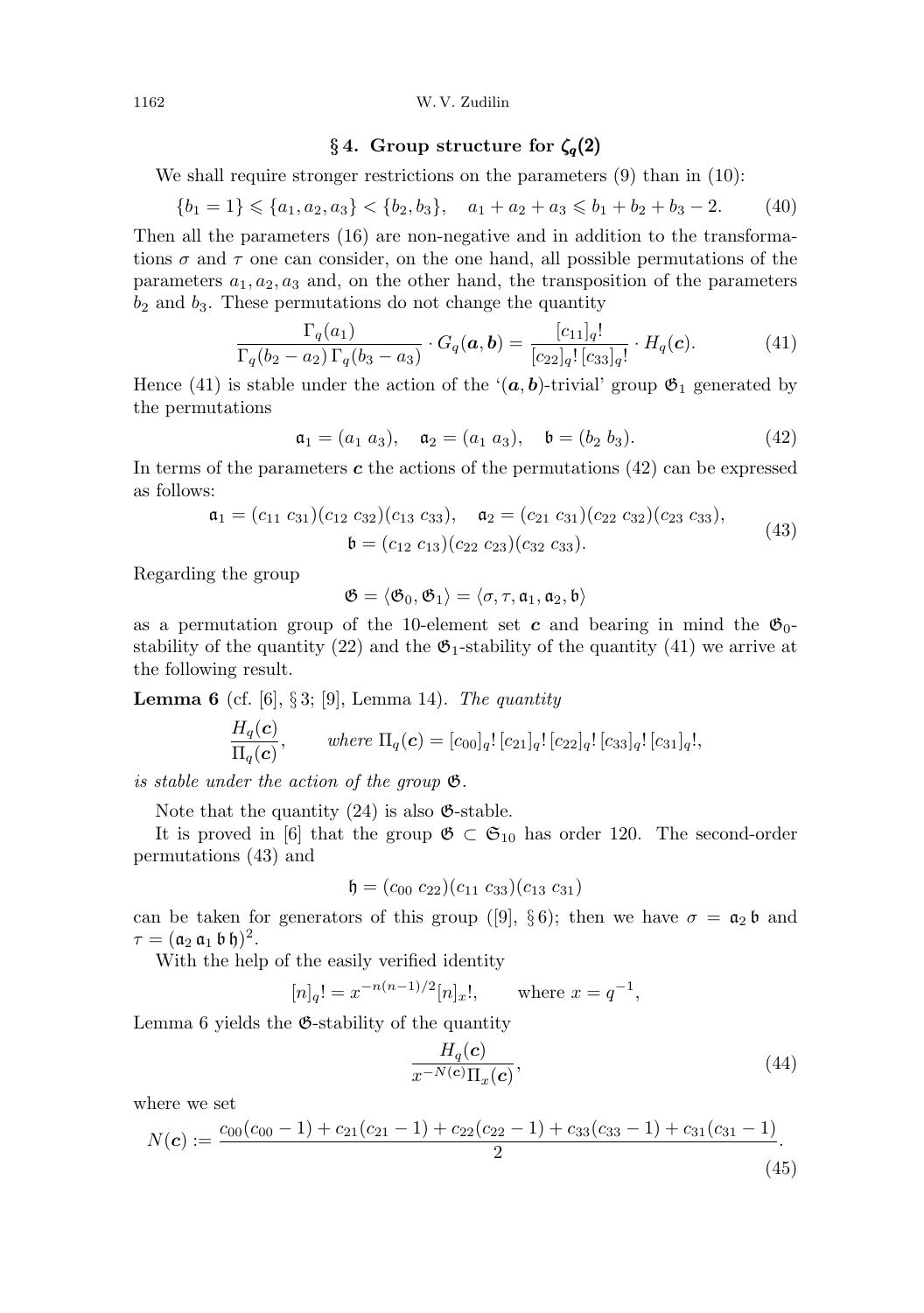**Lemma 7.** The quantity  $M(c) + N(c)$  is stable under the action of the group  $\mathfrak{G}$ .

Proof. Of course, this can be proved using the definitions (25) and (45) of the quantities  $M(c)$  and  $N(c)$ , respectively. The cumbersome brute force examination arising in this way makes the proof rather boring, therefore we content ourselves with mentioning that it is enough to verify the statement for a 'sufficiently general' set of parameters  $(a, b)$  and the corresponding set c. Using a special program for the PARI-GP calculator we have verified the claim of the lemma for all sets of parameters (9) satisfying conditions (40) such that  $b_2 + b_3 \leq 100$ . This completes the proof of the lemma.

Denoting by  $m_1^*$  and  $m_2^*$ ,  $m_1^* \geq m_2^*$ , the two successive maxima of the 10-element set  $c$ , by Proposition 1 we obtain the inclusion

$$
x^{-M} \cdot D_{m_1^*}(x)D_{m_2^*}(x) \cdot H_q(\mathbf{c}) \in \mathbb{Z}[x]\zeta_q(2) + \mathbb{Z}[x], \quad \text{where } x = q^{-1}.
$$
 (46)

Moreover, the quantities  $m_1^*$  and  $m_2^*$  (by contrast with the quantities  $m_1$  and  $m_2$ ) introduced in § 3) are  $\mathfrak{G}\text{-stable}$ .

For a fixed set of parameters  $(a, b)$  satisfying conditions (40) and for the corresponding set (16) we consider now the polynomial

$$
\Omega(x) := \prod_{l=1}^{m_1^*} \Phi_l^{\nu_l}(x) \in \mathbb{Z}[x],
$$

where

$$
\nu_l := \max_{\mathfrak{g} \in \mathfrak{G}} \text{ord}_{\Phi_l(x)} \frac{\Pi_x(\mathbf{c})}{\Pi_x(\mathfrak{g}\mathbf{c})}, \qquad l = 1, 2, \dots \tag{47}
$$

Proposition 2. The following inclusion holds:

$$
x^{-M} \cdot D_{m_1^*}(x) D_{m_2^*}(x) \cdot \Omega^{-1}(x) \cdot H_q(\mathbf{c}) \in \mathbb{Z}[x] \zeta_q(2) + \mathbb{Z}[x], \qquad \text{where } x = q^{-1}. \tag{48}
$$

*Proof.* In view of the  $\mathfrak{G}\text{-stability}$  of the quantities  $M(\mathbf{c}) + N(\mathbf{c}), m_1^*(\mathbf{c}), m_2^*(\mathbf{c}),$ and (44), we conclude from the inclusion (46) that for each permutation  $\mathfrak{g} \in \mathfrak{G}$  the linear form

$$
x^{-M(\mathbf{c})} \cdot D_{m_1^*(\mathbf{c})}(x) D_{m_2^*(\mathbf{c})}(x) \cdot \frac{\Pi_x(\mathbf{g}\mathbf{c})}{\Pi_x(\mathbf{c})} \cdot H_q(\mathbf{c})
$$
  
=  $x^{-M(\mathbf{c})-N(\mathbf{c})+N(\mathbf{g}\mathbf{c})} \cdot D_{m_1^*(\mathbf{c})}(x) D_{m_2^*(\mathbf{c})}(x) \cdot H_q(\mathbf{g}\mathbf{c})$   
=  $x^{-M(\mathbf{g}\mathbf{c})} \cdot D_{m_1^*(\mathbf{g}\mathbf{c})}(x) D_{m_2^*(\mathbf{g}\mathbf{c})}(x) \cdot H_q(\mathbf{g}\mathbf{c})$ 

belongs to  $\mathbb{Z}[x]\zeta_q(2) + \mathbb{Z}[x]$ . We now recall that  $\zeta_q(2)$  as a function of  $x = q^{-1}$  is irrational over  $\mathbb{Q}(x)$ , and that the factorization of  $\Pi_x(\mathfrak{g}c)$ ,  $\mathfrak{g} \in \mathfrak{G}$ , in a product of irreducible polynomials contains only polynomials (4). Using the inequalities

$$
\nu_l = 0 \quad \text{for } l > m_1^*, \qquad \nu_l \leq 1 \quad \text{for } m_2^* < l \leq m_1^*
$$

proved in [6] we obtain the required inclusion (48). The proof of the proposition is complete.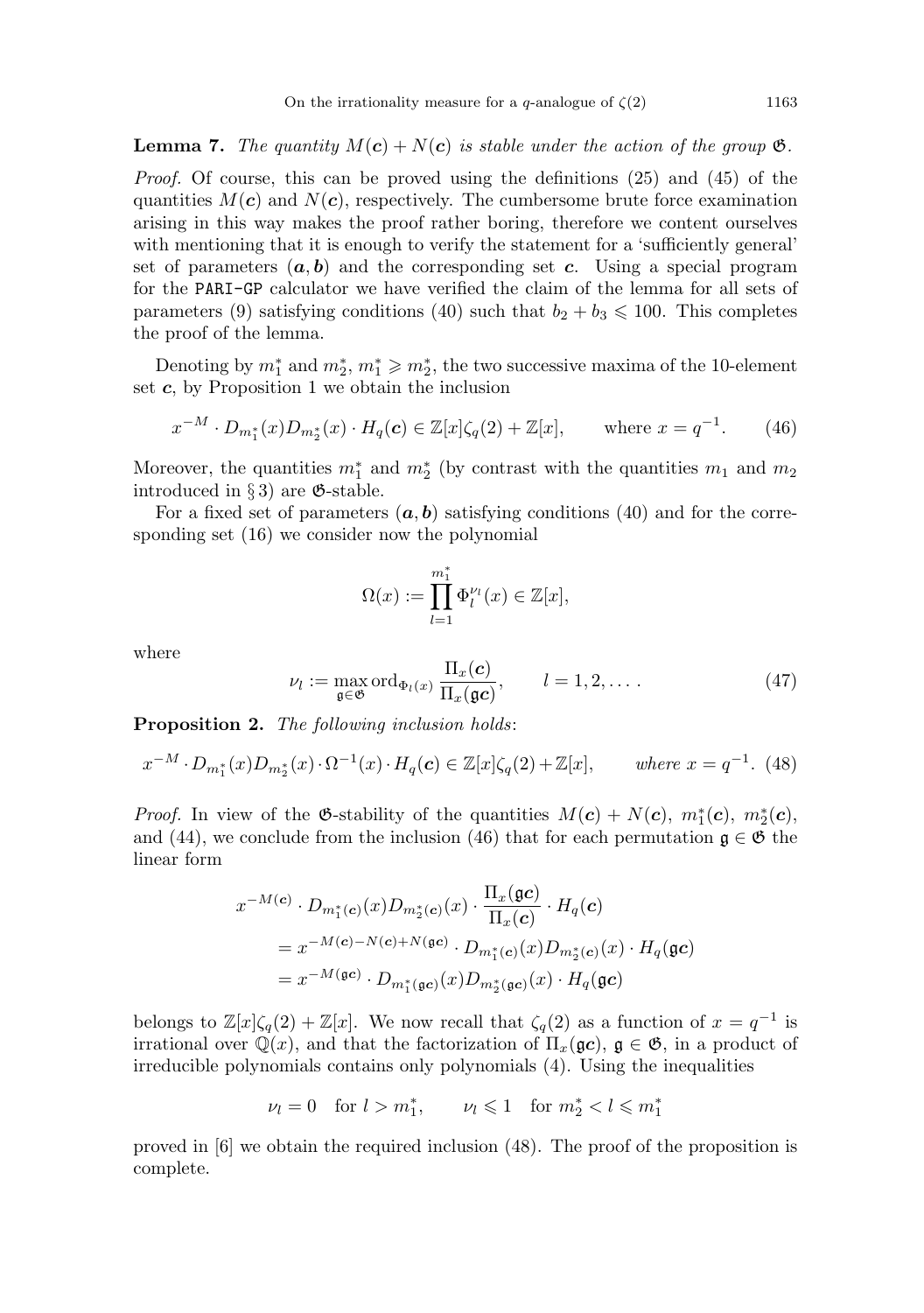By the  $\mathfrak{G}_0$ -stability of the quantity  $H_q(\mathbf{c})$  it is sufficient to consider the action of representatives of left cosets of the quotient  $\mathfrak{G}/\mathfrak{G}_0$  (of order 12) in the (ordered) 5-element set  $\mathbf{c}' = (c_{00}, c_{21}, c_{22}, c_{33}, c_{31})$  to determine the exponents (47): we have

$$
\nu_{l} = \max_{\mathfrak{g} \in \mathfrak{G}/\mathfrak{G}_{0}} \text{ord}_{\Phi_{l}(x)} \frac{\Pi_{x}(c)}{\Pi_{x}(\mathfrak{g}c)}
$$
  
= 
$$
\max_{\mathfrak{g} \in \mathfrak{G}/\mathfrak{G}_{0}} \left( \left\lfloor \frac{c_{00}}{l} \right\rfloor + \left\lfloor \frac{c_{21}}{l} \right\rfloor + \left\lfloor \frac{c_{22}}{l} \right\rfloor + \left\lfloor \frac{c_{33}}{l} \right\rfloor + \left\lfloor \frac{c_{31}}{l} \right\rfloor - \left\lfloor \frac{c_{31}}{l} \right\rfloor - \left\lfloor \frac{c_{32}}{l} \right\rfloor - \left\lfloor \frac{c_{33}}{l} \right\rfloor - \left\lfloor \frac{c_{31}}{l} \right\rfloor - \left\lfloor \frac{c_{31}}{l} \right\rfloor \right), \qquad l = 1, 2, \dots, m_{1}^{*}, \tag{49}
$$

by (6). We take the following representatives:

$$
\begin{array}{ll}\n\mathfrak{g}_0 = \mathrm{id}, & \mathfrak{g}_1 = \mathfrak{a}_1 \mathfrak{a}_2 \mathfrak{a}_1, & \mathfrak{g}_2 = \mathfrak{a}_1, & \mathfrak{g}_3 = \mathfrak{a}_2, \\
\mathfrak{g}_4 = \mathfrak{a}_1 \mathfrak{a}_2, & \mathfrak{g}_5 = \mathfrak{a}_2 \mathfrak{a}_1, & \mathfrak{g}_6 = \mathfrak{h} \mathfrak{a}_1 \mathfrak{a}_2 \mathfrak{a}_1, & \mathfrak{g}_7 = \mathfrak{h} \mathfrak{a}_2, \\
\mathfrak{g}_8 = \mathfrak{h} \mathfrak{a}_1 \mathfrak{a}_2, & \mathfrak{g}_9 = \mathfrak{h} \mathfrak{a}_2 \mathfrak{a}_1, & \mathfrak{g}_{10} = \mathfrak{h} \mathfrak{a}_1 \mathfrak{a}_2 \mathfrak{a}_1 \mathfrak{h} \mathfrak{a}_2, & \mathfrak{g}_{11} = \mathfrak{h} \mathfrak{a}_1 \mathfrak{a}_2 \mathfrak{a}_1 \mathfrak{h} \mathfrak{a}_2 \mathfrak{a}_1.\n\end{array} \tag{50}
$$

Then

$$
\mathfrak{g}_0 \mathbf{c}' = (c_{00}, c_{21}, c_{22}, c_{33}, c_{31}), \qquad \mathfrak{g}_1 \mathbf{c}' = (c_{00}, c_{11}, c_{12}, c_{33}, c_{31}), \n\mathfrak{g}_2 \mathbf{c}' = (c_{00}, c_{21}, c_{22}, c_{13}, c_{11}), \qquad \mathfrak{g}_3 \mathbf{c}' = (c_{00}, c_{31}, c_{32}, c_{23}, c_{21}), \n\mathfrak{g}_4 \mathbf{c}' = (c_{00}, c_{11}, c_{12}, c_{23}, c_{21}), \qquad \mathfrak{g}_5 \mathbf{c}' = (c_{00}, c_{31}, c_{32}, c_{13}, c_{11}), \n\mathfrak{g}_6 \mathbf{c}' = (c_{22}, c_{33}, c_{12}, c_{11}, c_{13}), \qquad \mathfrak{g}_7 \mathbf{c}' = (c_{22}, c_{13}, c_{32}, c_{23}, c_{21}), \n\mathfrak{g}_8 \mathbf{c}' = (c_{22}, c_{33}, c_{12}, c_{23}, c_{21}), \qquad \mathfrak{g}_9 \mathbf{c}' = (c_{22}, c_{13}, c_{32}, c_{31}, c_{33}), \n\mathfrak{g}_{10} \mathbf{c}' = (c_{12}, c_{23}, c_{32}, c_{31}, c_{33}), \qquad \mathfrak{g}_{11} \mathbf{c}' = (c_{12}, c_{23}, c_{32}, c_{13}, c_{11}).
$$
\n(51)

### § 5. Evaluation of linear forms and their coefficients

In this section we assume that the set of integer parameters (9) satisfies conditions (40). Using the following explicit expression for the quantity (22):

$$
G_q(\mathbf{a}, \mathbf{b}) = A\zeta_q(2) - B,
$$
  

$$
A = A_q(\mathbf{a}, \mathbf{b}) = A_q(\mathbf{c}) \in \mathbb{Q}(q), \quad B = B_q(\mathbf{a}, \mathbf{b}) = B_q(\mathbf{c}) \in \mathbb{Q}(q),
$$
(52)

we shall evaluate  $|G_q(\boldsymbol{a}, \boldsymbol{b})|$  and  $|A|$  for  $|q| \leq 1/2$ .

We start from a new representation for the quantity (11). Namely, consider the function

$$
R_q(t) = R_q(\mathbf{a}, \mathbf{b}; t) := \frac{\Gamma_q(b_2 - a_2) \Gamma_q(b_3 - a_3)}{(1 - q)^2 \Gamma_q(a_1 - b_1 + 1)} \cdot q^{t(b_1 + b_2 + b_3 - a_1 - a_2 - a_3 - 2)} \times \frac{\Gamma_q(t + a_1) \Gamma_q(t + a_2) \Gamma_q(t + a_3)}{\Gamma_q(t + b_1) \Gamma_q(t + b_2) \Gamma_q(t + b_3)}
$$
(53)

and write formula (11) as follows:

$$
G_q(\mathbf{a}, \mathbf{b}) = \sum_{t=0}^{\infty} R_q(t) q^t.
$$
 (54)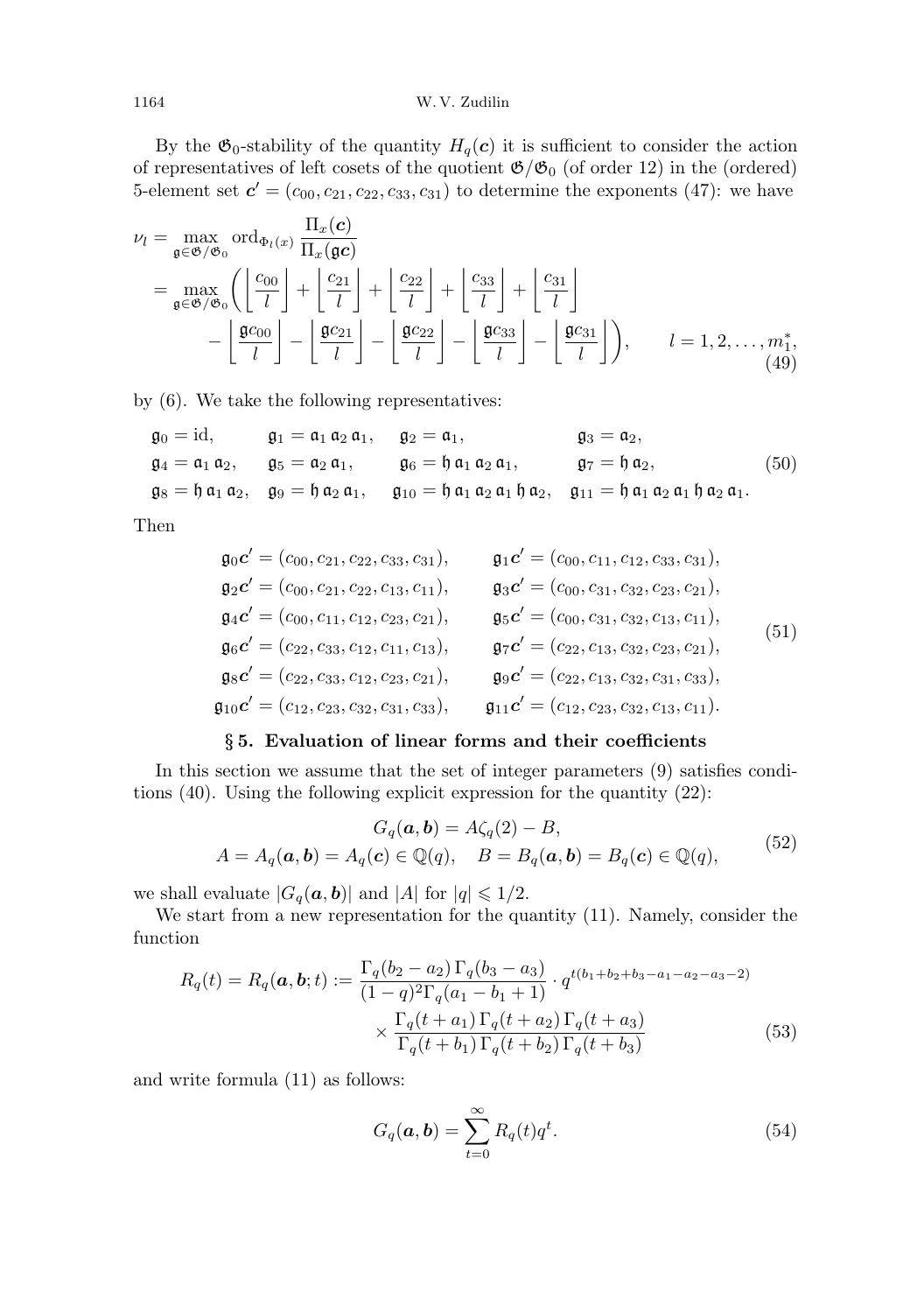**Proposition 3.** Suppose that  $c_{00} = b_2 + b_3 - a_1 - a_2 - a_3 - 1 \ge 5$  and  $|q| \le 1/2$ . Then the estimates

$$
3^{-3(b_2+b_3)} < |G_q(\boldsymbol{a}, \boldsymbol{b})| < 3^{3(b_2+b_3)} \tag{55}
$$

hold.

Proof. From the functional equation

$$
\Gamma_q(t+1) = \frac{1-q^t}{1-q} \Gamma_q(t)
$$
\n(56)

for the  $\Gamma_q$ -function we deduce

$$
\frac{R_q(t+1)}{R_q(t)} = \frac{(1-q^{t+a_1})(1-q^{t+a_2})(1-q^{t+a_3})}{(1-q^{t+b_1})(1-q^{t+b_2})(1-q^{t+b_3})} \cdot q^{c_{00}};
$$

hence

$$
\frac{|R_q(t+1)q^{t+1}|}{|R_q(t)q^t|} \leq \frac{(1+|q|)^3}{(1-|q|)^3} \cdot |q|^{c_{00}+1} \leq 3^3 \cdot 2^{-(c_{00}+1)} < \frac{1}{2}.\tag{57}
$$

Applying the estimate (57) to the series in (54) we obtain

$$
|G_q(\boldsymbol{a}, \boldsymbol{b})| \leq |R_q(0)| \cdot \left(1 + \frac{|R_q(1)q|}{|R_q(0)|} + \frac{|R_q(2)q^2|}{|R_q(0)|} + \frac{|R_q(3)q^3|}{|R_q(0)|} + \cdots \right)
$$
  
< 
$$
< |R_q(0)| \cdot \left(1 + \frac{1}{2} + \frac{1}{2^2} + \frac{1}{2^3} + \cdots \right) = 2|R_q(0)| \tag{58}
$$

and, on the other hand,

$$
|G_q(\mathbf{a}, \mathbf{b})| \geq |R_q(0)| \cdot \left(1 - \frac{|R_q(1)q|}{|R_q(0)|}\right) > \frac{1}{2}|R_q(0)|. \tag{59}
$$

We now use the trivial inequalities

$$
3^{-n} \leqslant \left(\frac{1-|q|}{1+|q|}\right)^n \leqslant |\Gamma_q(n+1)| \leqslant \left(\frac{1+|q|}{1-|q|}\right)^n \leqslant 3^n, \qquad n = 0, 1, 2, \dots,
$$

for the estimate of all the  $\Gamma_q$ -factors in  $R_q(0)$ . Since

$$
(b_2-a_2-1)+(b_3-a_3-1)+(a_1-b_1)+(a_1+a_2+a_3-3)+(b_1+b_2+b_3-3) < 3(b_2+b_3)-1,
$$

this leads to the estimates

$$
3^{-3(b_2+b_3)+1} < |R_q(0)| < 3^{3(b_2+b_3)-1}.\tag{60}
$$

Combining inequalities  $(58)$ – $(60)$  we obtain the required estimates  $(55)$ . The proof of the proposition is complete.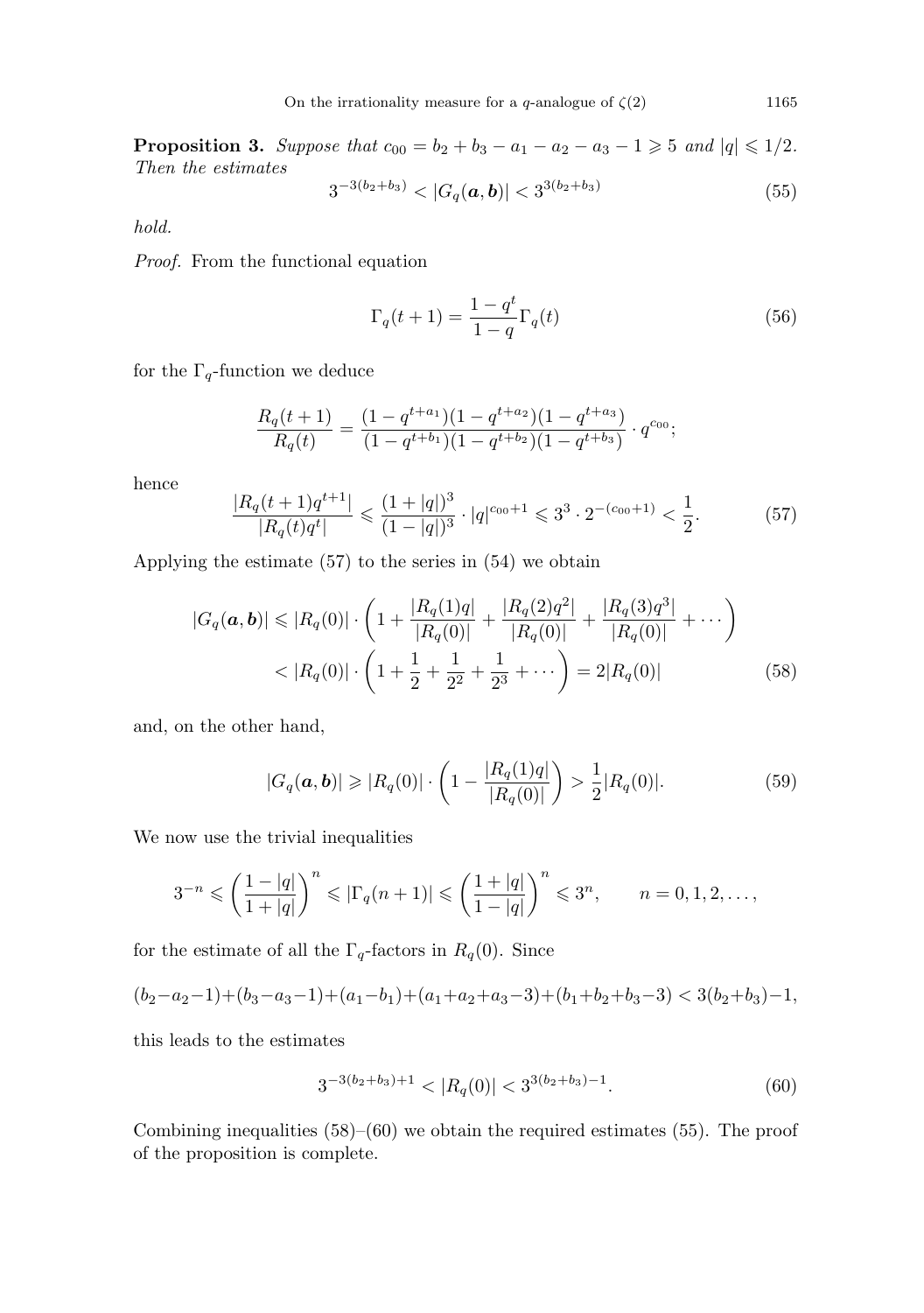**Proposition 4.** The coefficient  $A = A_q(a, b) \in \mathbb{Q}(q)$  in the representation (52) for  $|q| \leq 1/2$  has the estimate

$$
|A| < 3^{2(b_2+b_3)} \cdot |q|^{a_1(a_1-1)/2 + a_2(a_2-1)/2 + a_3(a_3-1)/2 - (b_2-1)(b_3-1)}.\tag{61}
$$

*Proof.* It will be useful to introduce an ordered version  $(a^*, b^*)$  of the set of parameters  $(a, b)$ ; namely,

$$
b_1^* = 1 < a_1^* \leqslant a_2^* \leqslant a_3^* < b_2^* \leqslant b_3^*,
$$
\n
$$
\{a_1^*, a_2^*, a_3^*\} = \{a_1, a_2, a_3\}, \quad \{b_1^*, b_2^*, b_3^*\} = \{b_1, b_2, b_3\}.
$$

By functional equation (56) we obtain

$$
\frac{\Gamma_q(t+a_j)}{\Gamma_q(t+b_j)} = \begin{cases}\n\frac{(1-q^{t+b_j})(1-q^{t+b_j+1})\cdots(1-q^{t+a_j-1})}{(1-q)^{a_j-b_j}} & \text{if } j=1, \\
\frac{(1-q)^{b_j-a_j}}{(1-q^{t+a_j})(1-q^{t+a_j+1})\cdots(1-q^{t+b_j-1})} & \text{if } j=2,3;\n\end{cases}
$$

thus,  $R_q(t)$  in (53) is a rational function of the variable  $T = q^t$  over  $\mathbb{Q}(q) = \mathbb{Q}(q^{-1})$ :

$$
R_q(t) = \frac{[b_2 - a_2 - 1]_q! [b_3 - a_3 - 1]_q!}{[a_1 - b_1]_q!} \cdot \frac{(1 - q^{b_1}T) \cdots (1 - q^{a_1 - 1}T)}{(1 - q)^{a_1 - b_1}}
$$
  
 
$$
\times \frac{(1 - q)^{b_2 - a_2 - 1}}{(1 - q^{a_2}T) \cdots (1 - q^{b_2 - 1}T)} \cdot \frac{(1 - q)^{b_3 - a_3 - 1}}{(1 - q^{a_3}T) \cdots (1 - q^{b_3 - 1}T)}
$$
  
 
$$
\times T^{b_2 + b_3 - a_1 - a_2 - a_3 - 1}.
$$
 (62)

Since the degree of the denominator of  $(62)$  regarded as a function of T is greater by 2 than the degree of its numerator, it follows that

$$
R_q(t) = O(T^{-2}) \qquad \text{as } T \to \infty;
$$
 (63)

so that  $R_q(t)$  can be expanded in a sum of partial fractions:

$$
R_q(t) = \sum_{k=a_3^*}^{b_2^*-1} \frac{A_k}{(1-q^kT)^2} + \sum_{k=a_2^*}^{b_3^*-1} \frac{B_k}{1-q^kT}.
$$

Condition (63) yields

$$
\sum_{k=a_2^*}^{b_3^*-1} B_k q^{-k} = -\sum_{k=a_2^*}^{b_3^*-1} \text{Res}_{T=q^{-k}} R_q(t) = \text{Res}_{T=\infty} R_q(t) = 0;
$$

consequently,

$$
G_q(\mathbf{a}, \mathbf{b}) = \sum_{t=0}^{\infty} \left( \sum_{k=a_3^*}^{b_2^*-1} \frac{A_k q^t}{(1-q^{t+k})^2} + \sum_{k=a_2^*}^{b_3^*-1} \frac{B_k q^t}{1-q^{t+k}} \right)
$$
  
\n
$$
= \sum_{k=a_3^*}^{b_2^*-1} A_k q^{-k} \sum_{t=0}^{\infty} \frac{q^{t+k}}{(1-q^{t+k})^2} + \sum_{k=a_3^*}^{b_2^*-1} B_k q^{-k} \sum_{t=0}^{\infty} \frac{q^{t+k}}{1-q^{t+k}}
$$
  
\n
$$
= \sum_{k=a_3^*}^{b_2^*-1} A_k q^{-k} \left( \sum_{l=1}^{\infty} - \sum_{l=1}^{k-1} \right) \frac{q^l}{(1-q^l)^2} + \sum_{k=a_2^*}^{b_3^*-1} B_k q^{-k} \left( \sum_{l=1}^{\infty} - \sum_{l=1}^{k-1} \right) \frac{q^l}{1-q^l}
$$
  
\n
$$
= A\zeta_q(2) - B,
$$

$$
1166\,
$$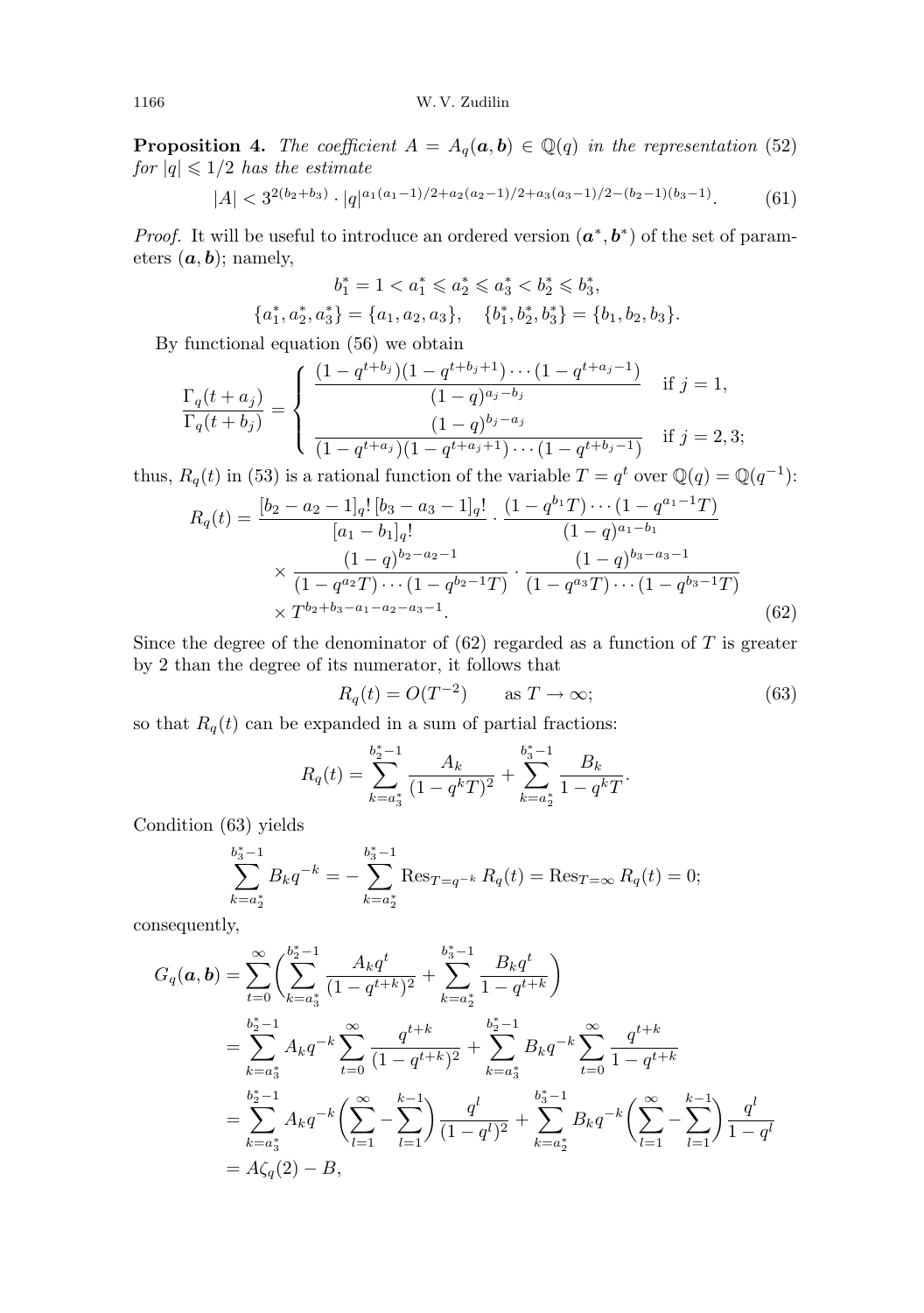where

 $B =$ 

$$
A = \sum_{k=a_3^*}^{b_2^*-1} A_k q^{-k},
$$
  
\n
$$
\sum_{k=a_3^*}^{b_2^*-1} A_k q^{-k} \sum_{l=1}^{k-1} \frac{q^l}{(1-q^l)^2} + \sum_{k=a_2^*}^{b_3^*-1} B_k q^{-k} \sum_{l=1}^{k-1} \frac{q^l}{1-q^l}
$$
 (64)

are rational functions of the variable  $q$ . Using the representation  $(62)$  we obtain explicit formulae for the coefficients  $A_k$ ,  $a_3^* \leq k < b_2^*$  (recall that  $b_1 = 1$ ):

$$
A_k = R_q(t)(1 - q^k T)^2 \Big|_{T=q^{-k}} = R_q(t)(1 - q^{t+k})^2 \Big|_{t=-k}
$$
  
\n
$$
= (-1)^{a_1 - b_1} q^{(a_1 - b_1)(a_1 + b_1 - 2k - 1)/2} \begin{bmatrix} k - b_1 \\ a_1 - b_1 \end{bmatrix}_q
$$
  
\n
$$
\times (-1)^{k-a_2} q^{(k-a_2)(k-a_2+1)/2} \begin{bmatrix} b_2 - a_2 - 1 \\ k - a_2 \end{bmatrix}_q
$$
  
\n
$$
\times (-1)^{k-a_3} q^{(k-a_3)(k-a_3+1)/2} \begin{bmatrix} b_3 - a_3 - 1 \\ k - a_3 \end{bmatrix}_q \cdot q^{-k(b_2 + b_3 - a_1 - a_2 - a_3 - 1)}
$$
  
\n
$$
= (-1)^{a_1 + a_2 + a_3 - 1} q^{a_1(a_1 - 1)/2 + a_2(a_2 - 1)/2 + a_3(a_3 - 1)/2 - k(b_2 + b_3 - 3) + k^2}
$$
  
\n
$$
\times \begin{bmatrix} k - b_1 \\ a_1 - b_1 \end{bmatrix}_q \begin{bmatrix} b_2 - a_2 - 1 \\ k - a_2 \end{bmatrix}_q \begin{bmatrix} b_3 - a_3 - 1 \\ k - a_3 \end{bmatrix}_q, \qquad a_3^* \leq k < b_2^*.
$$

The function  $k^2 - k(b_2+b_3-2)$  decreases for k between  $a_3^*$  $a_3^*$  and  $b_2^* - 1 = \min\{b_2, b_3\} - 1$ and takes its minimum value  $-(b_2-1)(b_3-1)$  for  $k = b_2^* - 1$ . In addition,

$$
\left| \begin{bmatrix} k-b_1 \\ a_1-b_1 \end{bmatrix}_q \right| = \left| \frac{(1-q^{k-a_1+1})\cdots(1-q^{k-b_1})}{(1-q)(1-q^2)\cdots(1-q^{a_1-b_1})} \right| \leq \left( \frac{1+|q|}{1-|q|} \right)^{a_1-b_1},
$$
  

$$
\left| \begin{bmatrix} b_j - a_j - 1 \\ k-a_j \end{bmatrix}_q \right| = \left| \frac{(1-q)(1-q^2)\cdots(1-q^{b_j-a_j-1})}{(1-q)\cdots(1-q^{b_j-k-1})\cdot(1-q)\cdots(1-q^{k-b_j})} \right|
$$
  

$$
\leq \left( \frac{1+|q|}{1-|q|} \right)^{b_j-a_j-1}, \qquad j=2,3.
$$

Hence

$$
|A_k q^{-k}| \leqslant \left(\frac{1+|q|}{1-|q|}\right)^{a_1-a_2-a_3+b_2+b_3-3}
$$
  
 
$$
\times |q|^{a_1(a_1-1)/2+a_2(a_2-1)/2+a_3(a_3-1)/2-(b_2-1)(b_3-1)}, \qquad a_3^* \leqslant k < b_2^*.
$$

Finally, using the inequalities  $a_1 < b_2$  and

$$
\frac{1+|q|}{1-|q|}\leqslant 3
$$

for  $|q| \leq 1/2$  and the fact that the sum in (64) contains at most  $b_3 < 3^{b_3}$  terms we arrive at the required estimate (61). The proof of the proposition is complete.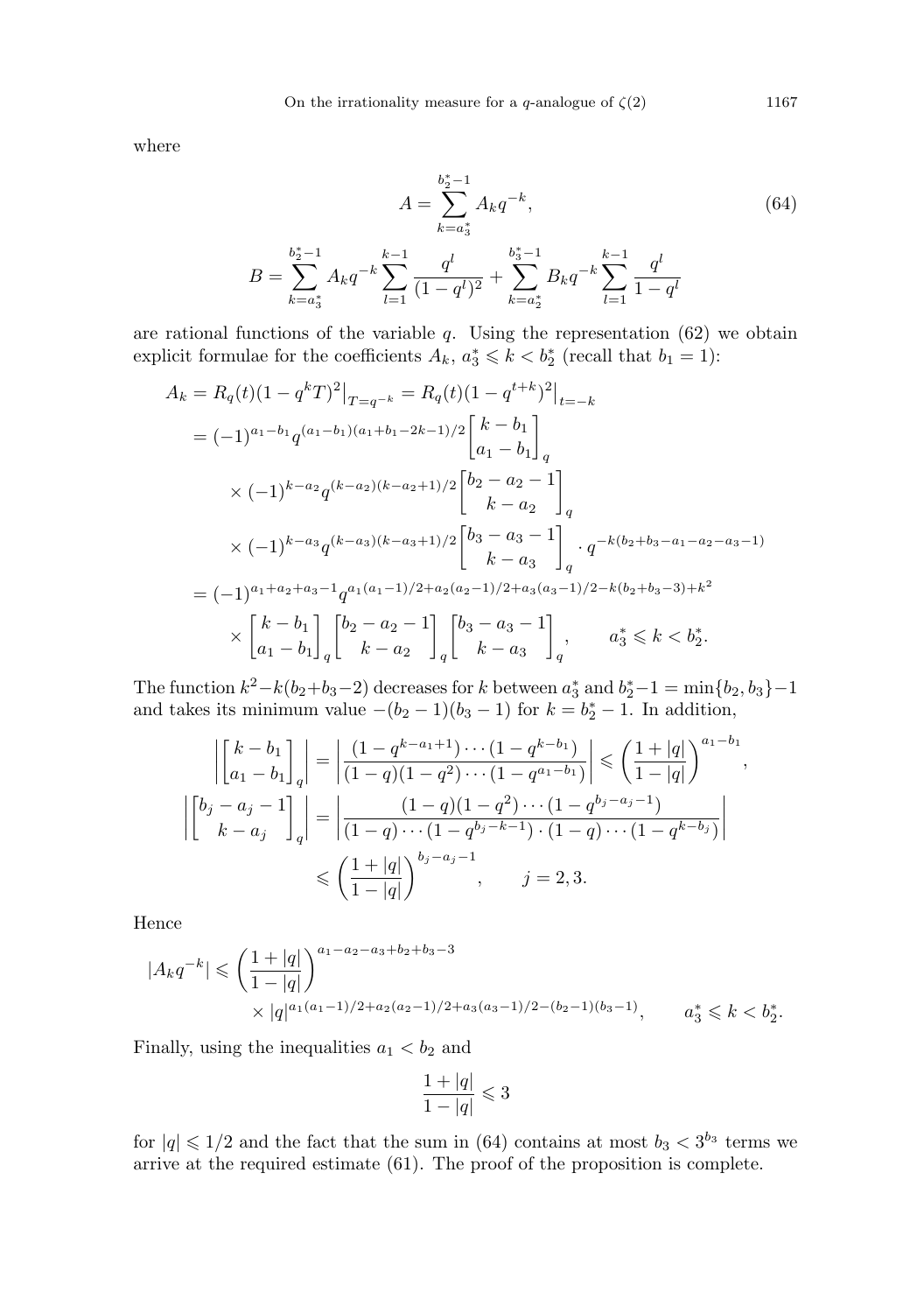#### 1168 W. V. Zudilin

# § 6. Irrationality measure for  $\zeta_q(2)$

Finally, we fix a set of integer parameters (directions)  $(\alpha, \beta)$  satisfying the conditions

$$
\{\beta_1 = 0\} \le \{\alpha_1, \alpha_2, \alpha_3\} \le \{\beta_2, \beta_3\}, \quad \alpha_1 + \alpha_2 + \alpha_3 \le \beta_1 + \beta_2 + \beta_3,\tag{65}
$$

and for each  $n = 0, 1, 2, \ldots$  assign to this set starting data (9) as follows:

$$
a_1 = \alpha_1 n + 1, \quad a_2 = \alpha_2 n + 1, \quad a_3 = \alpha_3 n + 1, b_1 = \beta_1 n + 1, \quad b_2 = \beta_2 n + 2, \quad b_3 = \beta_3 n + 2.
$$
 (66)

Then defining a set of auxiliary parameters  $c$  by the rule

$$
c_{00} = (\beta_1 + \beta_2 + \beta_3) - (\alpha_1 + \alpha_2 + \alpha_3),
$$
  
\n
$$
c_{jk} = \begin{cases} \alpha_j - \beta_k & \text{for } k = 1, \\ \beta_k - \alpha_j & \text{for } k = 2, 3, \end{cases}
$$
 (67)

we see that the 10-element set  $c \cdot n$  corresponds to the set of parameters (66) as prescribed by (16). We associate with the set (67) the previously defined charac- $\tilde{t}$  teristics  $m(\boldsymbol{c}), m^*_1(\boldsymbol{c}), m^*_2(\boldsymbol{c}), M(\boldsymbol{c})$  and consider the function

$$
\omega_0(z) = \max_{0 \le k \le 11} \left( \lfloor c_{00} \cdot z \rfloor + \lfloor c_{21} \cdot z \rfloor + \lfloor c_{22} \cdot z \rfloor + \lfloor c_{33} \cdot z \rfloor + \lfloor c_{31} \cdot z \rfloor - \lfloor \mathfrak{g}_k c_{00} \cdot z \rfloor - \lfloor \mathfrak{g}_k c_{21} \cdot z \rfloor - \lfloor \mathfrak{g}_k c_{22} \cdot z \rfloor - \lfloor \mathfrak{g}_k c_{33} \cdot z \rfloor - \lfloor \mathfrak{g}_k c_{31} \cdot z \rfloor \right),\tag{68}
$$

where the representatives  $\mathfrak{g}_k$ ,  $k = 0, 1, \ldots, 11$ , of the left cosets of the quotient  $\mathfrak{G}/\mathfrak{G}_0$ and their action on the parameters  $c_{00}, c_{21}, c_{22}, c_{33}, c_{31}$  are defined in (50) and (51). Note that the  $\mathfrak{G}\text{-stability}$  of the characteristic  $m(\mathbf{c})$  yields the 1-periodicity of the function (68).

Proposition 5. In the above notation let

$$
C_0 = M - \frac{3}{\pi^2} \left( m_1^{*2} + m_2^{*2} + \int_0^1 \omega_0(z) \, d\psi'(z) \right), \qquad C_1 = \beta_2 \beta_3 - \frac{\alpha_1^2 + \alpha_2^2 + \alpha_3^2}{2}.
$$

If  $C_0 > 0$ , then  $\zeta_q(2)$  is an irrational number for each  $q = 1/p$  with  $p \in \mathbb{Z} \setminus \{0, \pm 1\}$ , and the estimate

$$
\mu(\zeta_q(2)) \leqslant \frac{C_1}{C_0} \tag{69}
$$

holds for the irrationality exponent.

*Proof.* Let  $q^{-1} = p \in \mathbb{Z} \setminus \{0, \pm 1\}$ . For each set of directions  $(\alpha, \beta)$  and the corresponding set (67) consider the sequences

$$
H_n := H(\mathbf{c}n), \qquad L_n := p^{-Mn^2} \cdot D_{m_1^*n}(p) D_{m_2^*n}(p) \cdot \prod_{l=1}^{m_1^*n} \Phi_l^{-\omega_0(n/l)}(p),
$$

$$
n = 0, 1, 2, \dots.
$$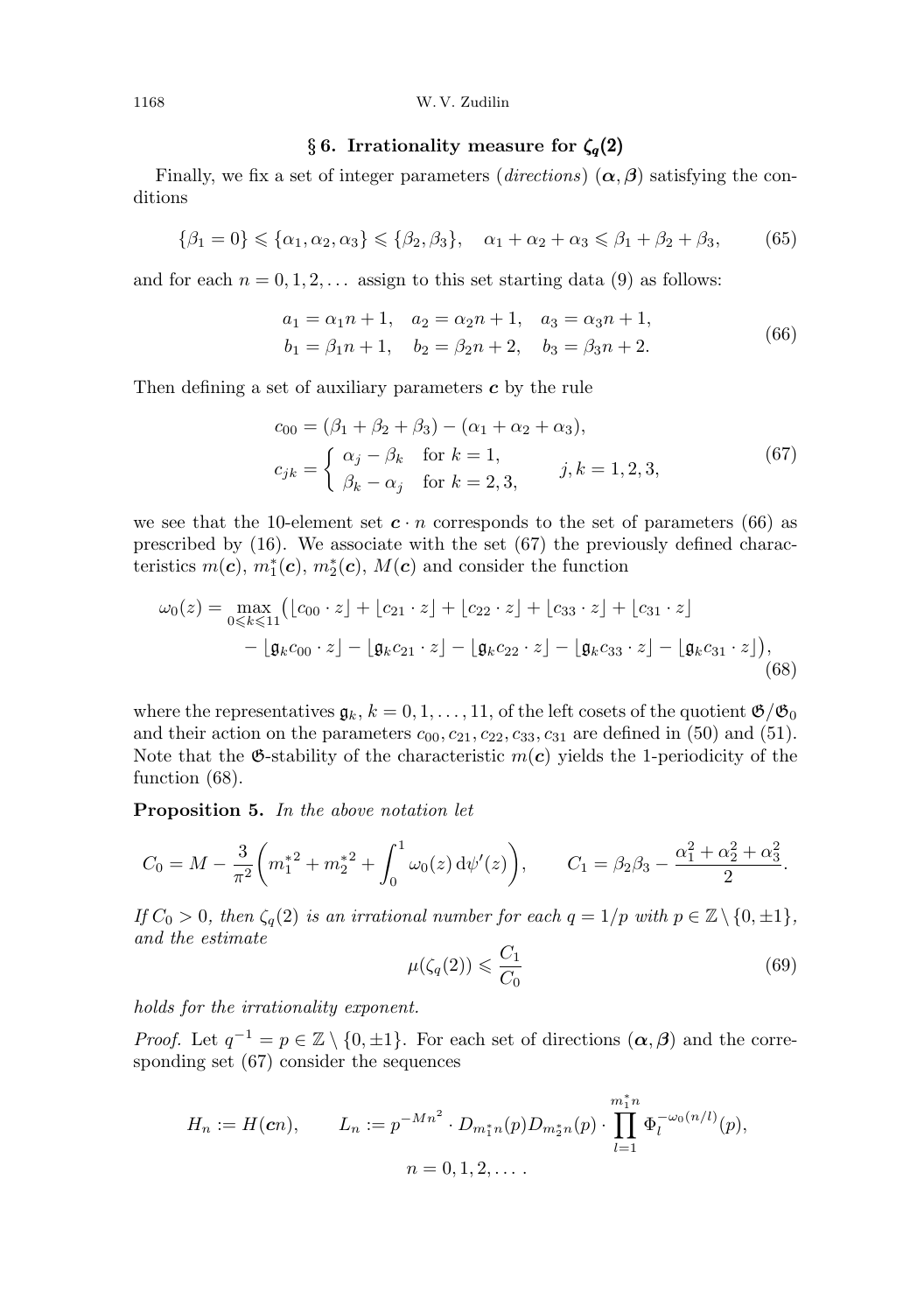Since  $M(\mathbf{c}n) = Mn^2$ ,  $m_1^*(\mathbf{c}n) = m_1^*n$ ,  $m_2^*(\mathbf{c}n) = m_2^*n$ , and  $\nu_l = \omega_0(n/l)$  by (49),  $n = 0, 1, 2, \ldots$ , Proposition 2 ensures the inclusions

$$
\widetilde{H}_n := L_n H_n \in \mathbb{Z}[p]\zeta_q(2) + \mathbb{Z}[p] \subset \mathbb{Z}\zeta_q(2) + \mathbb{Z}, \qquad n = 0, 1, 2, \dots.
$$

On the other hand writing the linear forms  $H_n$  as  $H_n = A_n \zeta_q(2) - B_n$ ,  $n = 0, 1, 2, \ldots$ , and applying Propositions 3 and 4 we conclude that

$$
\lim_{n \to \infty} \frac{\log |H_n|}{n^2} = 0 \quad \text{and} \quad \frac{\lim_{n \to \infty} \frac{\log |A_n|}{n^2} \leq C_1 \log |p|,
$$
\n(70)

while the asymptotic behaviour of the sequence  $L_n$ ,  $n = 0, 1, 2, \ldots$ , is determined by Lemmas 1 and 2:

$$
\lim_{n \to \infty} \frac{\log |L_n|}{n^2} = -C_0 \log |p|.
$$
\n(71)

Hence if  $C_0 > 0$ , then the irrationality of  $\zeta_q(2)$  follows from the estimates

$$
0<|\widetilde{H}_n|<|p|^{-(C_0-\varepsilon)n^2},
$$

which hold for all  $n \ge n_0(\varepsilon)$ , where one can take  $C_0/2$  for  $\varepsilon > 0$ . Inequality (69) follows from limit relations (70) and (71) in the standard way (see, for instance, [19], § 11.3, Exercise 3 or [20], Lemma 2). This completes the proof of the proposition.

*Proof of the theorem.* Examining one after another all integer directions  $(\alpha, \beta)$  satisfying conditions (65) and  $\beta_2 + \beta_3 \leq 100$  by means of a special program for the PARI-GP calculator we have discovered that the best estimate (3) for the irrationality exponent of  $\zeta_q(2)$  is achieved (up to an action of the group  $\mathfrak{G}$  and multiplication of the direction vector by a positive integer) on the following set:

$$
\alpha_1 = 5
$$
,  $\alpha_2 = 6$ ,  $\alpha_3 = 7$ ,  $\beta_2 = 14$ ,  $\beta_3 = 15$ .

In this case  $M = 74$ ,  $m_1^* = 11$ ,  $m_2^* = 10$ , and

$$
\omega_0(z) = \begin{cases}\n0 & \text{if } z \in \left[0, \frac{1}{11}\right) \cup \left[\frac{1}{9}, \frac{1}{8}\right) \cup \left[\frac{2}{9}, \frac{1}{4}\right) \cup \left[\frac{1}{3}, \frac{4}{11}\right) \cup \left[\frac{4}{9}, \frac{1}{2}\right) \\
& \cup \left[\frac{3}{5}, \frac{5}{8}\right) \cup \left[\frac{7}{10}, \frac{8}{11}\right) \cup \left[\frac{4}{5}, \frac{5}{6}\right), \\
1 & \text{if } z \in \left[\frac{1}{11}, \frac{1}{9}\right) \cup \left[\frac{1}{8}, \frac{2}{11}\right) \cup \left[\frac{1}{5}, \frac{2}{9}\right) \cup \left[\frac{1}{4}, \frac{1}{3}\right) \cup \left[\frac{4}{11}, \frac{3}{8}\right) \\
& \cup \left[\frac{2}{5}, \frac{4}{9}\right) \cup \left[\frac{1}{2}, \frac{6}{11}\right) \cup \left[\frac{5}{9}, \frac{3}{8}\right) \cup \left[\frac{5}{8}, \frac{7}{10}\right) \cup \left[\frac{8}{11}, \frac{3}{4}\right) \\
& \cup \left[\frac{7}{9}, \frac{4}{5}\right) \cup \left[\frac{5}{6}, \frac{7}{8}\right) \cup \left[\frac{8}{9}, \frac{9}{10}\right), \\
2 & \text{if } z \in \left[\frac{2}{11}, \frac{1}{5}\right) \cup \left[\frac{3}{8}, \frac{2}{5}\right) \cup \left[\frac{6}{11}, \frac{5}{9}\right) \cup \left[\frac{3}{4}, \frac{7}{9}\right) \cup \left[\frac{7}{8}, \frac{8}{9}\right)\n\end{cases}
$$

for  $z \in [0,1)$ . Hence

$$
C_0 = 74 - \frac{3}{\pi^2} (11^2 + 10^2 - 102.57252091...) = 38.00236293...,
$$
  
\n
$$
C_1 = 14 \cdot 15 - \frac{5^2 + 6^2 + 7^2}{2} = 155,
$$

and we arrive at the required estimate (3) by Proposition 5. The proof is complete.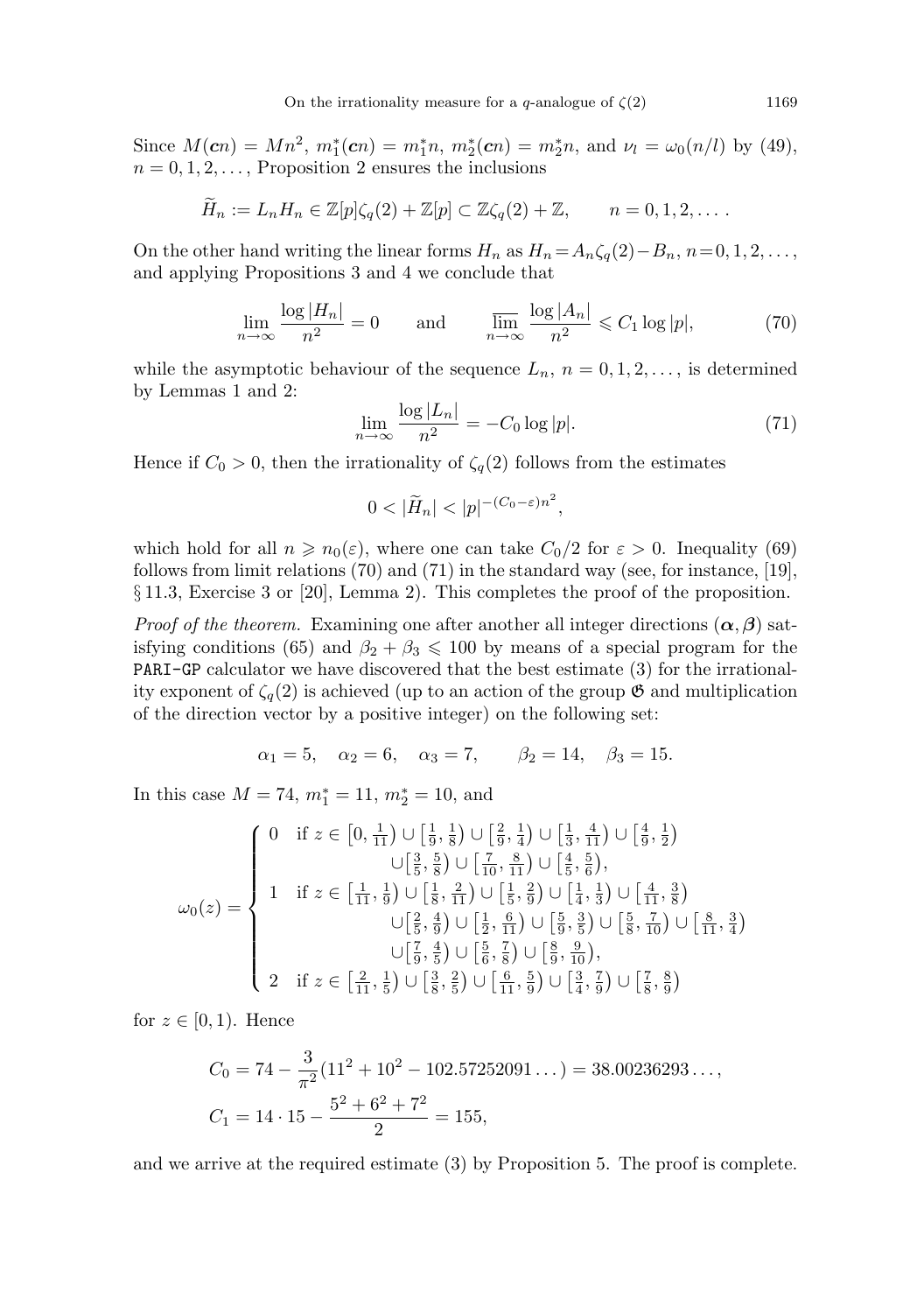# $\S 7.$  A q-analogue of the Apéry sequence

The choice of the directions

$$
a_1 = a_2 = a_3 = n + 1
$$
,  $b_1 = 1$ ,  $b_2 = b_3 = 2n + 2$ , where  $n = 0, 1, 2, ...,$  (72)

leads to the quantities  $C_0 = 1 - 6/\pi^2 > 0$  and  $C_1 = 5/2$  in the notation of Proposition 5, and hence to the irrationality of  $\zeta_q(2)$  for  $q^{-1} \in \mathbb{Z} \setminus \{0, \pm 1\}$ . The corresponding estimate for the irrationality exponent in this case takes the following form:

$$
\mu(\zeta_q(2)) \leqslant \frac{5\pi^2}{2\pi^2 - 12} = 6.37636524\dots.
$$

The aim of this section is to demonstrate that the case  $(72)$  is a precise q-extension of Apéry's original proof of the irrationality of  $\zeta(2)$ .

We fix an integer  $n \geq 0$  and write the partial-fraction expansion of the rational function (53) with respect to the variable  $T = q^t$ :

$$
R_q(t) = \frac{(1-qT)\cdots(1-q^nT)}{(1-q^{n+1}T)\cdots(1-q^{2n+1}T)} \cdot \frac{(q;q)_nT^n}{(1-q^{n+1}T)\cdots(1-q^{2n+1}T)}
$$
  
\n
$$
= (-1)^n \sum_{k=0}^n \begin{bmatrix} k+n \\ k \end{bmatrix} \begin{bmatrix} n \\ k \end{bmatrix} \frac{(-1)^k q^{k(k+1)/2-kn-n(n+1)/2}}{1-q^{k+n+1}T}
$$
  
\n
$$
\times \sum_{j=0}^n \begin{bmatrix} n \\ j \end{bmatrix} \begin{bmatrix} (-1)^j q^{j(j+1)/2-jn-n(n+1)} \\ 1-q^{j+n+1}T \end{bmatrix}
$$
  
\n
$$
= (-1)^n \sum_{k=0}^n \begin{bmatrix} k+n \\ k \end{bmatrix} \begin{bmatrix} n \\ k \end{bmatrix} \begin{bmatrix} 2 \\ q \end{bmatrix} \frac{q^{k(k+1)-2kn-3n(n+1)/2}}{(1-q^{t+k+n+1})^2}
$$
  
\n
$$
+ (-1)^n \sum_{k=0}^n \sum_{\substack{j=0 \ j\neq k}}^n \begin{bmatrix} k+n \\ k \end{bmatrix} \begin{bmatrix} n \\ k \end{bmatrix} \begin{bmatrix} n \\ j \end{bmatrix} q^{k(k+1)/2+j(j+1)/2-(k+j)n-3n(n+1)/2}
$$
  
\n
$$
\times \frac{(-1)^{k+j}}{q^k-q^j} \begin{bmatrix} 1 \\ 1-q^{t+k+n+1} \end{bmatrix} - \frac{1}{1-q^{t+j+n+1}} \begin{bmatrix} 1 \\ 1-q^{t+j+n+1} \end{bmatrix}.
$$
 (73)

Bearing in mind the equalities

$$
R_q(t) = 0
$$
 for  $t = -1, -2, ..., -n$ 

and

$$
\sum_{t=-n}^{\infty} \frac{q^t}{(1-q^{t+k+n+1})^2} = q^{-(k+n+1)} \left( \zeta_q(2) - \sum_{l=1}^k \frac{q^l}{(1-q^l)^2} \right),
$$
  

$$
\sum_{t=-n}^{\infty} \frac{q^t}{1-q^{t+k+n+1}} = q^{-(k+n+1)} \left( \zeta_q(1) - \sum_{l=1}^k \frac{q^l}{1-q^l} \right),
$$
  
 $k = 0, 1, ..., n,$ 

we obtain from (73) the linear form

$$
H_n(q) := (-1)^n q^{(3n+2)(n+1)/2} \sum_{t=0}^{\infty} R_q(t) = (-1)^n q^{(3n+2)(n+1)/2} \sum_{t=-n}^{\infty} R_q(t)
$$
  
=  $A_n(q)\zeta_q(2) - B_n(q)$  (74)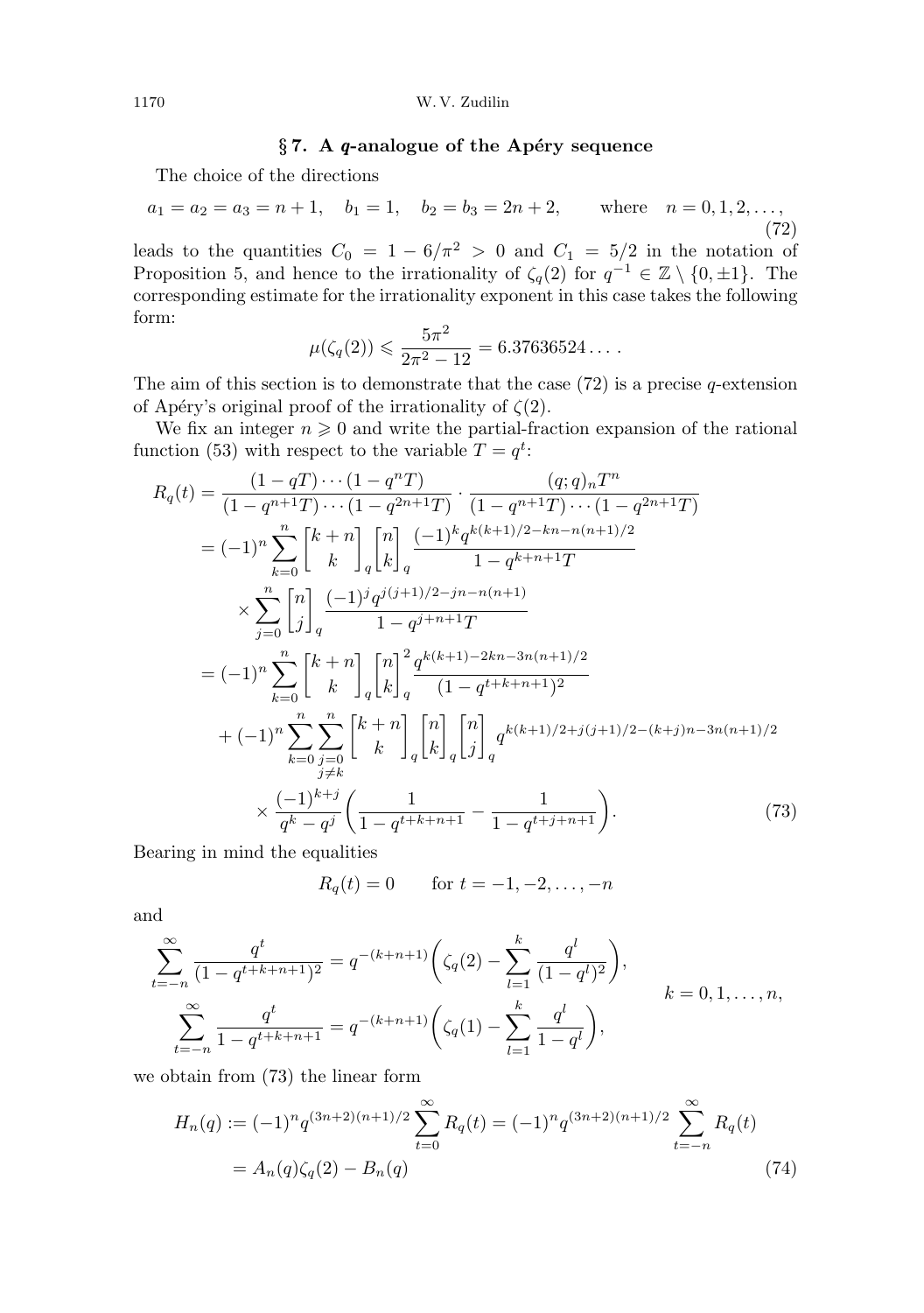(with the coefficient of  $\zeta_q(1)$  in (74) equal to zero by Proposition 1), where

$$
A_n(q) = \sum_{k=0}^n \begin{bmatrix} k+n \\ k \end{bmatrix}_q {n \brack k}^2 q^{k^2 - 2kn},
$$
  
\n
$$
B_n(q) = \sum_{k=0}^n \begin{bmatrix} k+n \\ k \end{bmatrix}_q {n \brack k}^2 q^{k^2 - 2kn} \sum_{l=1}^k \frac{q^l}{(1-q^l)^2}
$$
  
\n
$$
+ \sum_{k=0}^n \sum_{\substack{j=0 \ j \neq k}}^n \begin{bmatrix} k+n \\ k \end{bmatrix}_q {n \brack k}^2_q {j \brack j}_q q^{k(k+1)/2+j(j+1)/2-(k+j)n}
$$
  
\n
$$
\times \frac{(-1)^{k+j}}{q^k - q^j} \left( q^{-k} \sum_{l=1}^k \frac{q^l}{1-q^l} - q^{-j} \sum_{l=1}^j \frac{q^l}{1-q^l} \right).
$$

Letting  $q \to 1$  we now see that

$$
A_n := \lim_{q \to 1} A_n(q) = \sum_{k=0}^n {k+n \choose k} {n \choose k}^2,
$$
  
\n
$$
B_n := \lim_{q \to 1} (1-q)^2 B_n(q) = \sum_{k=0}^n {k+n \choose k} {n \choose k}^2 \sum_{l=1}^k \frac{1}{l^2} + \sum_{k=0}^n \sum_{\substack{j=0 \ j \neq k}}^n {k+n \choose k} {n \choose k} {n \choose j} \frac{(-1)^{k+j}}{j-k} \left(\sum_{l=1}^k \frac{1}{l} - \sum_{l=1}^j \frac{1}{l}\right).
$$

It remains to observe (see, for instance,  $[21]$ ,  $\S 4$ ) that the sequence of linear forms

$$
H_n := A_n \zeta(2) - B_n, \qquad n = 0, 1, 2, \dots,
$$

is precisely the Apéry sequence  $[12]$ .

### Bibliography

- [1] J.-P. Bézivin, "Indépendence linéaire des valeurs des solutions transcendantes de certaines équations fonctionelles", Manuscripta Math. 61 (1988), 103-129.
- [2] P. Borwein, "On the irrationality of  $\sum_{n=1}^{\infty} \frac{1}{q^n+r}$ ", *J. Number Theory* **37** (1991), 253–259.
- [3] D. Duverney, "Irrationalité d'un q-analogue de  $\zeta(2)$ ", C. R. Acad. Sci. Paris Sér. I Math. 321 (1995), 1287–1289.
- [4] Yu. V. Nesterenko, "Modular functions and transcendence questions", Mat. Sb. 187:9 (1996), 65–96; English transl. in Sb. Math. 187 (1996), 1319–1348.
- [5] Yu. V. Nesterenko, "On the measure of algebraic independence of the values of Ramanujan functions", Trudy Mat. Inst. Steklov. 218 (1997), 299–334; English transl. in Proc. Steklov Inst. Math. 218 (1997), 294–331.
- [6] G. Rhin and C. Viola, "On a permutation group related to  $\zeta(2)$ ", Acta Arith. **77** (1996), 23–56.
- [7] G. Rhin and C. Viola, "The group structure for  $\zeta(3)$ ", Acta Arith. **97** (2001), 269–293.
- [8] Yu. V. Nesterenko, "Integral identities and constructions of approximations to zeta values", Actes des 12ièmes rencontres arithmétiques de Caen (29–30 juin 2001), J. Théor. Nombres Bordeaux (2003) (to appear).